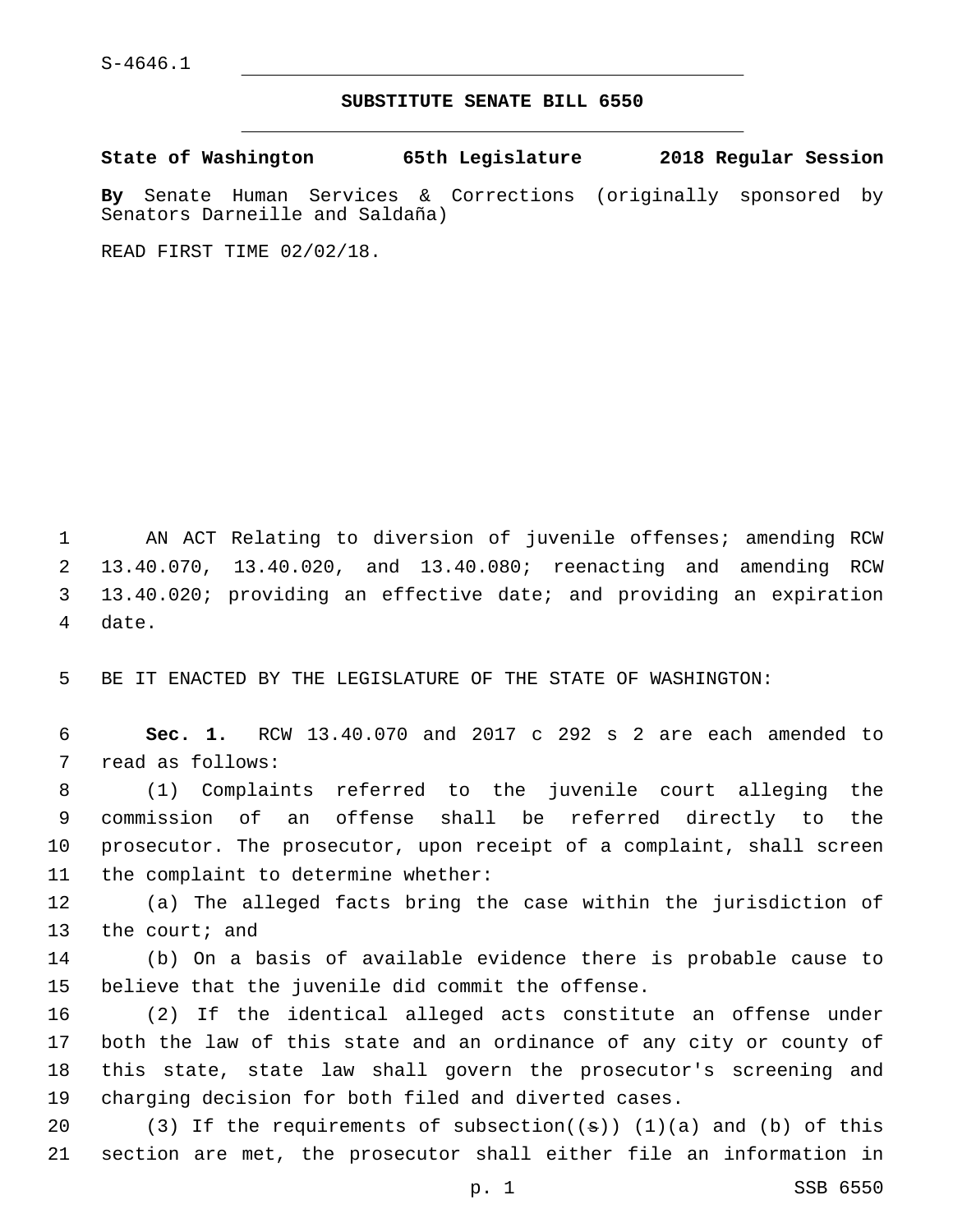juvenile court or divert the case, as set forth in subsections (5), (6), and (8) of this section. If the prosecutor finds that the requirements of subsection (1)(a) and (b) of this section are not met, the prosecutor shall maintain a record, for one year, of such decision and the reasons therefor. In lieu of filing an information or diverting an offense a prosecutor may file a motion to modify community supervision where such offense constitutes a violation of 8 community supervision.

 (4) An information shall be a plain, concise, and definite written statement of the essential facts constituting the offense charged. It shall be signed by the prosecuting attorney and conform 12 to chapter 10.37 RCW.

13 (5) ((Except as provided in RCW 13.40.213 and subsection (7) of 14 this section, where a case is legally sufficient,)) The prosecutor 15 shall file an information with the juvenile court if( $($ :

16 (a) An alleged offender is accused of a class A felony, a class B 17 felony, an attempt to commit a class B felony, a class C felony 18 listed in RCW 9.94A.411(2) as a crime against persons or listed in 19 RCW 9A.46.060 as a crime of harassment, or a class C felony that is a 20 violation of RCW 9.41.080 or 9.41.040(2)(a)(iv); or

21 (b) An alleged offender is accused of a felony and has a criminal 22 history of any felony, or at least two gross misdemeanors, or at 23 least two misdemeanors; or

24 (c) An alleged offender has previously been committed to the 25 department; or

 $26$  (d))) an alleged offender has been referred by a diversion unit 27 for prosecution or desires prosecution instead of diversion( $(-\text{or}$ 

28 (e) An alleged offender has three or more diversion agreements on 29 the alleged offender's criminal history; or

 $30$  (f) A special allegation has been filed that the offender or an 31 accomplice was armed with a firearm when the offense was committed)).

 (6) Where a case is legally sufficient the prosecutor shall divert the case if the alleged offense is a misdemeanor or gross misdemeanor or violation and the alleged offense is the offender's first offense or violation. If the alleged offender is charged with a 36 related offense that ((must or)) may be filed under subsections (5) and (8) of this section, a case under this subsection may also be 38 filed.

39 (7) Where a case is legally sufficient to charge an alleged offender with:40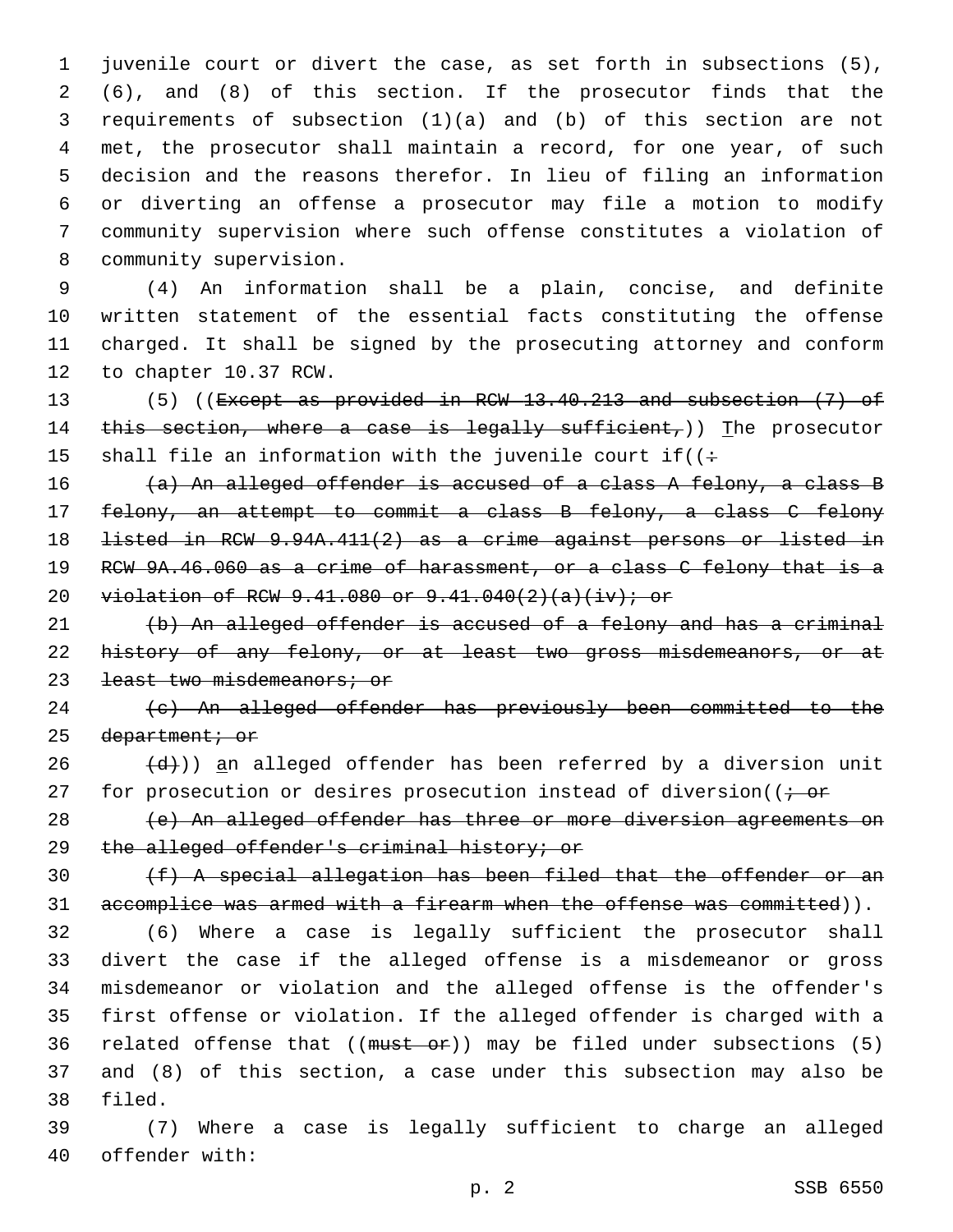(a) Either prostitution or prostitution loitering and the alleged offense is the offender's first prostitution or prostitution loitering offense, the prosecutor shall divert the case; or

 (b) Voyeurism in the second degree, the offender is under seventeen years of age, and the alleged offense is the offender's first voyeurism in the second degree offense, the prosecutor shall divert the case, unless the offender has received two diversions for 8 any offense in the previous two years.

 (8) Where a case is legally sufficient and falls into neither subsection (5) nor (6) of this section, it may be filed or diverted. In deciding whether to file or divert an offense under this section 12 the prosecutor  $((shall))$  may be guided  $((enhy))$  by the length, seriousness, and recency of the alleged offender's criminal history and the circumstances surrounding the commission of the alleged 15 offense.

 (9) Whenever a juvenile is placed in custody or, where not placed in custody, referred to a diversion interview, the parent or legal guardian of the juvenile shall be notified as soon as possible concerning the allegation made against the juvenile and the current status of the juvenile. Where a case involves victims of crimes against persons or victims whose property has not been recovered at the time a juvenile is referred to a diversion unit, the victim shall be notified of the referral and informed how to contact the unit.

 (10) The responsibilities of the prosecutor under subsections (1) through (9) of this section may be performed by a juvenile court probation counselor for any complaint referred to the court alleging the commission of an offense which would not be a felony if committed by an adult, if the prosecutor has given sufficient written notice to the juvenile court that the prosecutor will not review such complaints.30

 (11) The prosecutor, juvenile court probation counselor, or diversion unit may, in exercising their authority under this section 33 or RCW 13.40.080, refer juveniles to community-based programs, 34 restorative justice programs, mediation, or victim offender reconciliation programs. Such mediation or victim offender reconciliation programs shall be voluntary for victims.

 (12) Prosecutors and juvenile courts are encouraged to engage with and partner with community-based programs to expand, improve, and increase options to divert youth from formal processing in juvenile court. Nothing in this chapter should be read to limit

p. 3 SSB 6550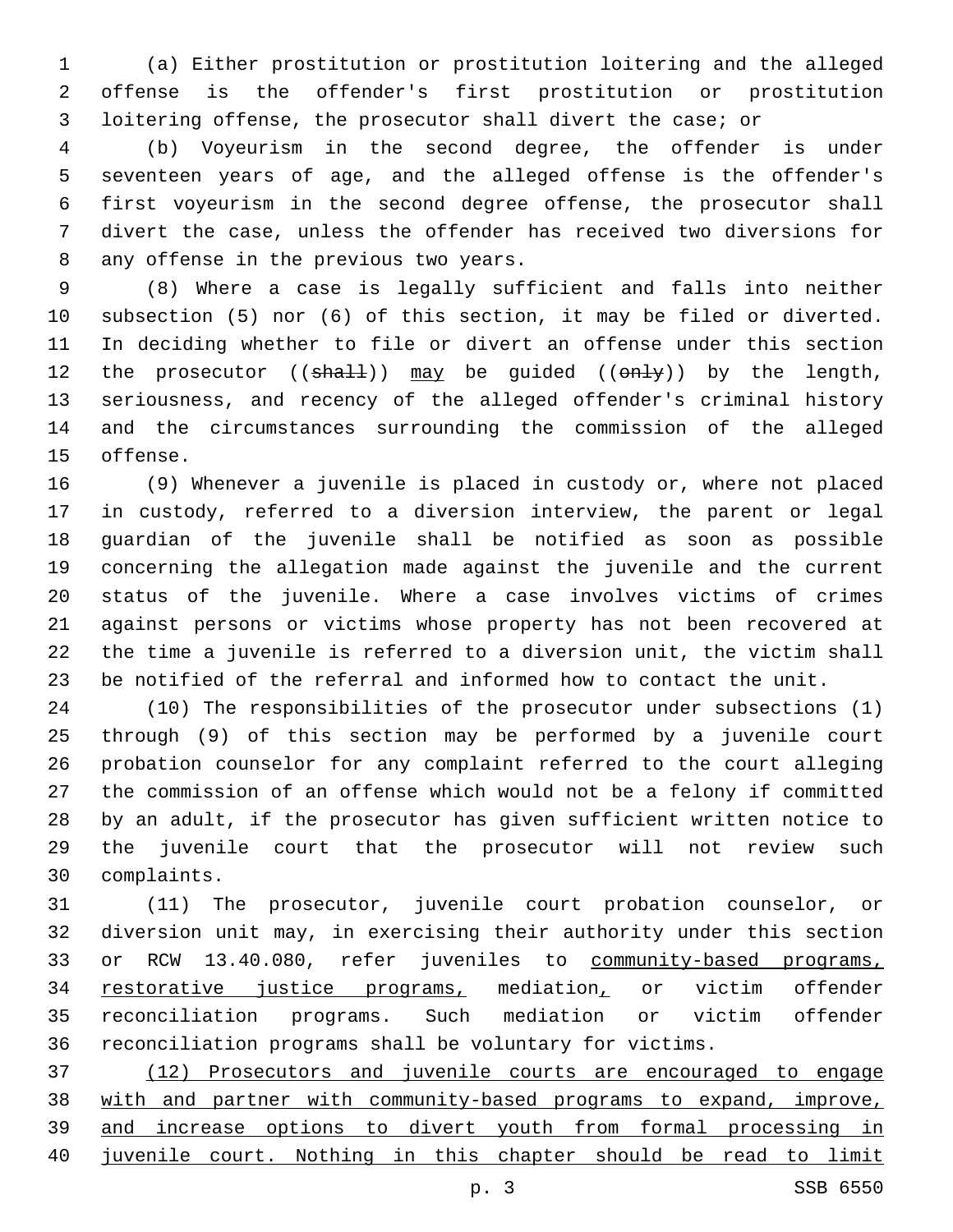partnership with community-based programs to create diversion

2 opportunities for juveniles.

 **Sec. 2.** RCW 13.40.020 and 2016 c 136 s 2 and 2016 c 106 s 1 are each reenacted and amended to read as follows:4

5 For the purposes of this chapter:

 (1) "Assessment" means an individualized examination of a child to determine the child's psychosocial needs and problems, including the type and extent of any mental health, substance abuse, or co- occurring mental health and substance abuse disorders, and recommendations for treatment. "Assessment" includes, but is not limited to, drug and alcohol evaluations, psychological and psychiatric evaluations, records review, clinical interview, and 13 administration of a formal test or instrument;

 (2) "Community-based rehabilitation" means one or more of the following: Employment; attendance of information classes; literacy classes; counseling, outpatient substance abuse treatment programs, outpatient mental health programs, anger management classes, education or outpatient treatment programs to prevent animal cruelty, or other services including, when appropriate, restorative justice programs; or attendance at school or other educational programs appropriate for the juvenile as determined by the school district. Placement in community-based rehabilitation programs is subject to 23 available funds;

 (3) "Community-based sanctions" may include one or more of the 25 following:

(a) A fine, not to exceed five hundred dollars;

 (b) Community restitution not to exceed one hundred fifty hours 28 of community restitution;

 (4) "Community restitution" means compulsory service, without compensation, performed for the benefit of the community by the offender as punishment for committing an offense. Community restitution may be performed through public or private organizations 33 or through work crews;

 (5) "Community supervision" means an order of disposition by the court of an adjudicated youth not committed to the department or an order granting a deferred disposition. A community supervision order for a single offense may be for a period of up to two years for a sex offense as defined by RCW 9.94A.030 and up to one year for other offenses. As a mandatory condition of any term of community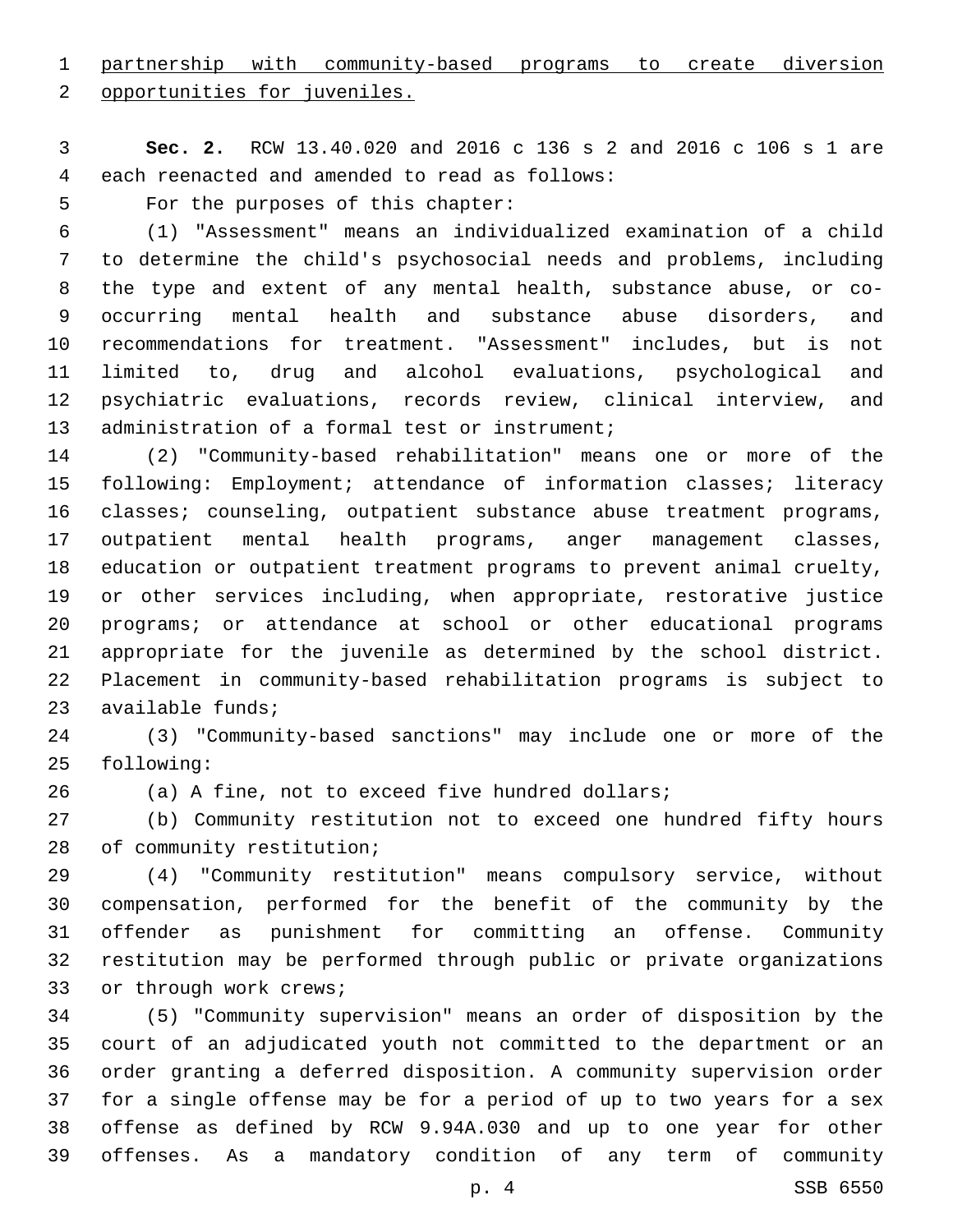supervision, the court shall order the juvenile to refrain from committing new offenses. As a mandatory condition of community supervision, the court shall order the juvenile to comply with the mandatory school attendance provisions of chapter 28A.225 RCW and to inform the school of the existence of this requirement. Community supervision is an individualized program comprised of one or more of 7 the following:

8 (a) Community-based sanctions;

(b) Community-based rehabilitation;9

10 (c) Monitoring and reporting requirements;

11 (d) Posting of a probation bond;

 (e) Residential treatment, where substance abuse, mental health, and/or co-occurring disorders have been identified in an assessment by a qualified mental health professional, psychologist, psychiatrist, or chemical dependency professional and a funded bed is available. If a child agrees to voluntary placement in a state-funded long-term evaluation and treatment facility, the case must follow the existing placement procedure including consideration of less restrictive treatment options and medical necessity.

 (i) A court may order residential treatment after consideration 21 and findings regarding whether:

(A) The referral is necessary to rehabilitate the child;

(B) The referral is necessary to protect the public or the child;

(C) The referral is in the child's best interest;

 (D) The child has been given the opportunity to engage in less restrictive treatment and has been unable or unwilling to comply; and (E) Inpatient treatment is the least restrictive action

consistent with the child's needs and circumstances.

 (ii) In any case where a court orders a child to inpatient treatment under this section, the court must hold a review hearing no later than sixty days after the youth begins inpatient treatment, and every thirty days thereafter, as long as the youth is in inpatient 33 treatment;

 (6) "Confinement" means physical custody by the department of social and health services in a facility operated by or pursuant to a contract with the state, or physical custody in a detention facility operated by or pursuant to a contract with any county. The county may operate or contract with vendors to operate county detention facilities. The department may operate or contract to operate detention facilities for juveniles committed to the department.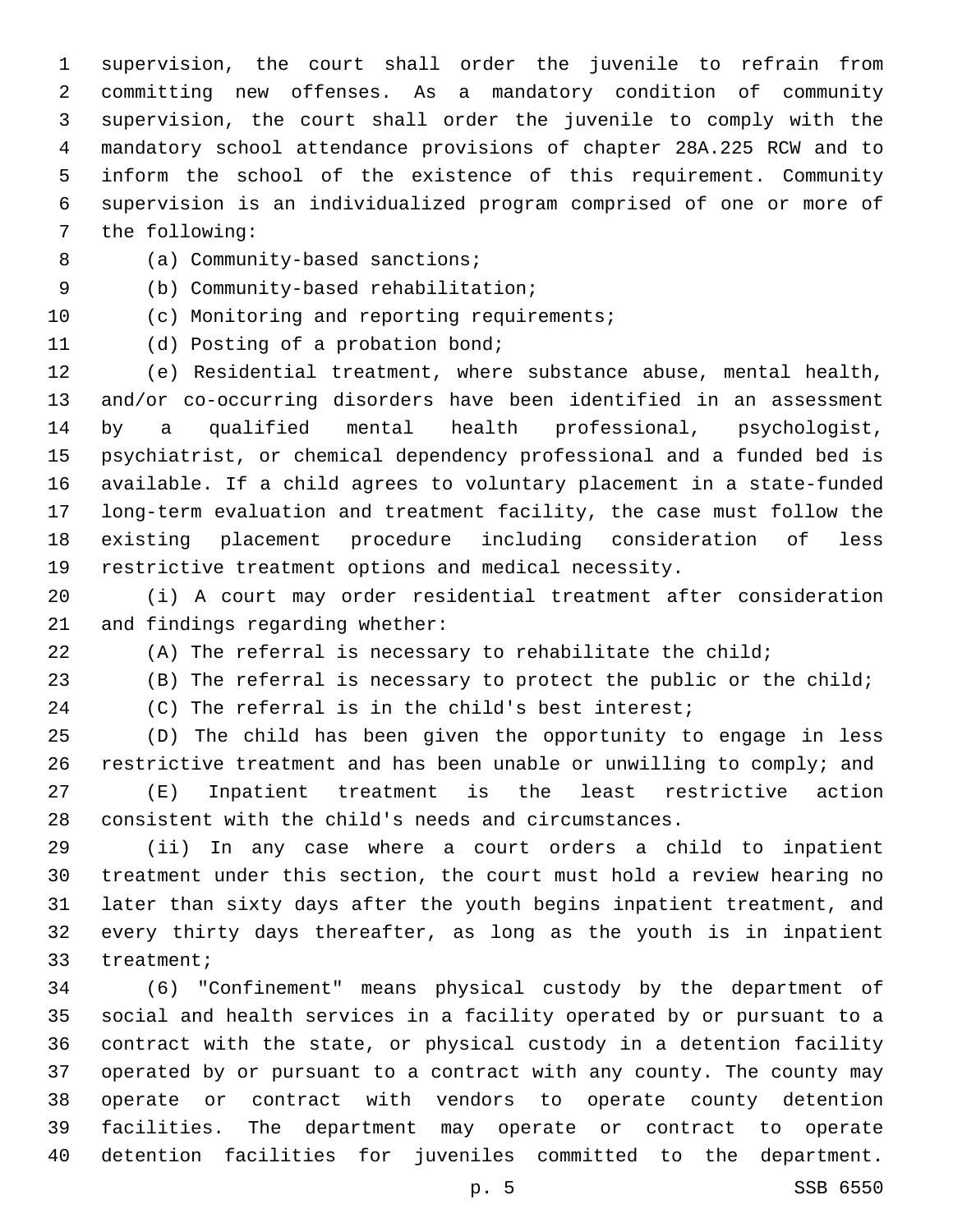Pretrial confinement or confinement of less than thirty-one days imposed as part of a disposition or modification order may be served consecutively or intermittently, in the discretion of the court;

 (7) "Court," when used without further qualification, means the 5 juvenile court judge(s) or commissioner(s);

 (8) "Criminal history" includes all criminal complaints against the respondent for which, prior to the commission of a current 8 offense:

 (a) The allegations were found correct by a court. If a respondent is convicted of two or more charges arising out of the same course of conduct, only the highest charge from among these shall count as an offense for the purposes of this chapter; or

 (b) The criminal complaint was diverted by a prosecutor pursuant to the provisions of this chapter on agreement of the respondent and after an advisement to the respondent that the criminal complaint would be considered as part of the respondent's criminal history. A successfully completed deferred adjudication that was entered before July 1, 1998, or a deferred disposition shall not be considered part 19 of the respondent's criminal history;

 (9) "Department" means the department of social and health 21 services;

 (10) "Detention facility" means a county facility, paid for by the county, for the physical confinement of a juvenile alleged to have committed an offense or an adjudicated offender subject to a disposition or modification order. "Detention facility" includes county group homes, inpatient substance abuse programs, juvenile 27 basic training camps, and electronic monitoring;

 (11) "Diversion unit" means any probation counselor who enters into a diversion agreement with an alleged youthful offender, or any other person, community accountability board, youth court under the 31 supervision of the juvenile court, or other entity ((except a law 32 enforcement official or entity,)) with whom the juvenile court administrator has contracted to arrange and supervise such agreements pursuant to RCW 13.40.080, or any person, community accountability board, or other entity specially funded by the legislature to arrange and supervise diversion agreements in accordance with the requirements of this chapter. For purposes of this subsection, "community accountability board" means a board comprised of members of the local community in which the juvenile offender resides. The superior court shall appoint the members. The boards shall consist of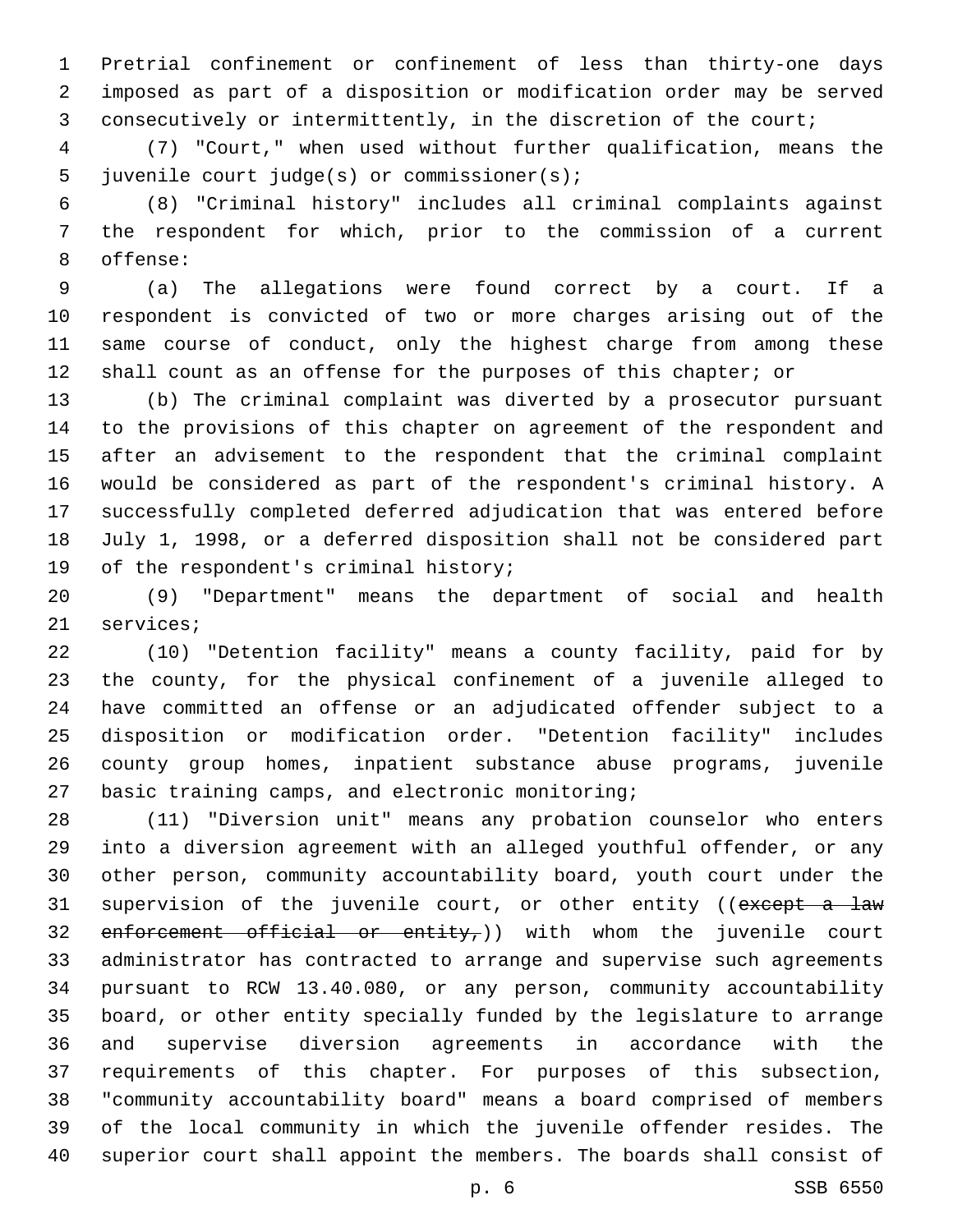at least three and not more than seven members. If possible, the board should include a variety of representatives from the community, such as a law enforcement officer, teacher or school administrator, high school student, parent, and business owner, and should represent 5 the cultural diversity of the local community;

 (12) "Foster care" means temporary physical care in a foster family home or group care facility as defined in RCW 74.15.020 and 8 licensed by the department, or other legally authorized care;

 (13) "Institution" means a juvenile facility established pursuant 10 to chapters 72.05 and 72.16 through 72.20 RCW;

 (14) "Intensive supervision program" means a parole program that requires intensive supervision and monitoring, offers an array of individualized treatment and transitional services, and emphasizes community involvement and support in order to reduce the likelihood a 15 juvenile offender will commit further offenses;

 (15) "Juvenile," "youth," and "child" mean any individual who is under the chronological age of eighteen years and who has not been previously transferred to adult court pursuant to RCW 13.40.110, unless the individual was convicted of a lesser charge or acquitted of the charge for which he or she was previously transferred pursuant to RCW 13.40.110 or who is not otherwise under adult court 22 jurisdiction;

 (16) "Juvenile offender" means any juvenile who has been found by the juvenile court to have committed an offense, including a person eighteen years of age or older over whom jurisdiction has been 26 extended under RCW 13.40.300;

 (17) "Labor" means the period of time before a birth during which contractions are of sufficient frequency, intensity, and duration to bring about effacement and progressive dilation of the cervix;

 (18) "Local sanctions" means one or more of the following: (a) 0-30 days of confinement; (b) 0-12 months of community supervision; (c) 0-150 hours of community restitution; or (d) \$0-\$500 fine;

 (19) "Manifest injustice" means a disposition that would either impose an excessive penalty on the juvenile or would impose a serious, and clear danger to society in light of the purposes of this 36 chapter;

 (20) "Monitoring and reporting requirements" means one or more of the following: Curfews; requirements to remain at home, school, work, or court-ordered treatment programs during specified hours; restrictions from leaving or entering specified geographical areas;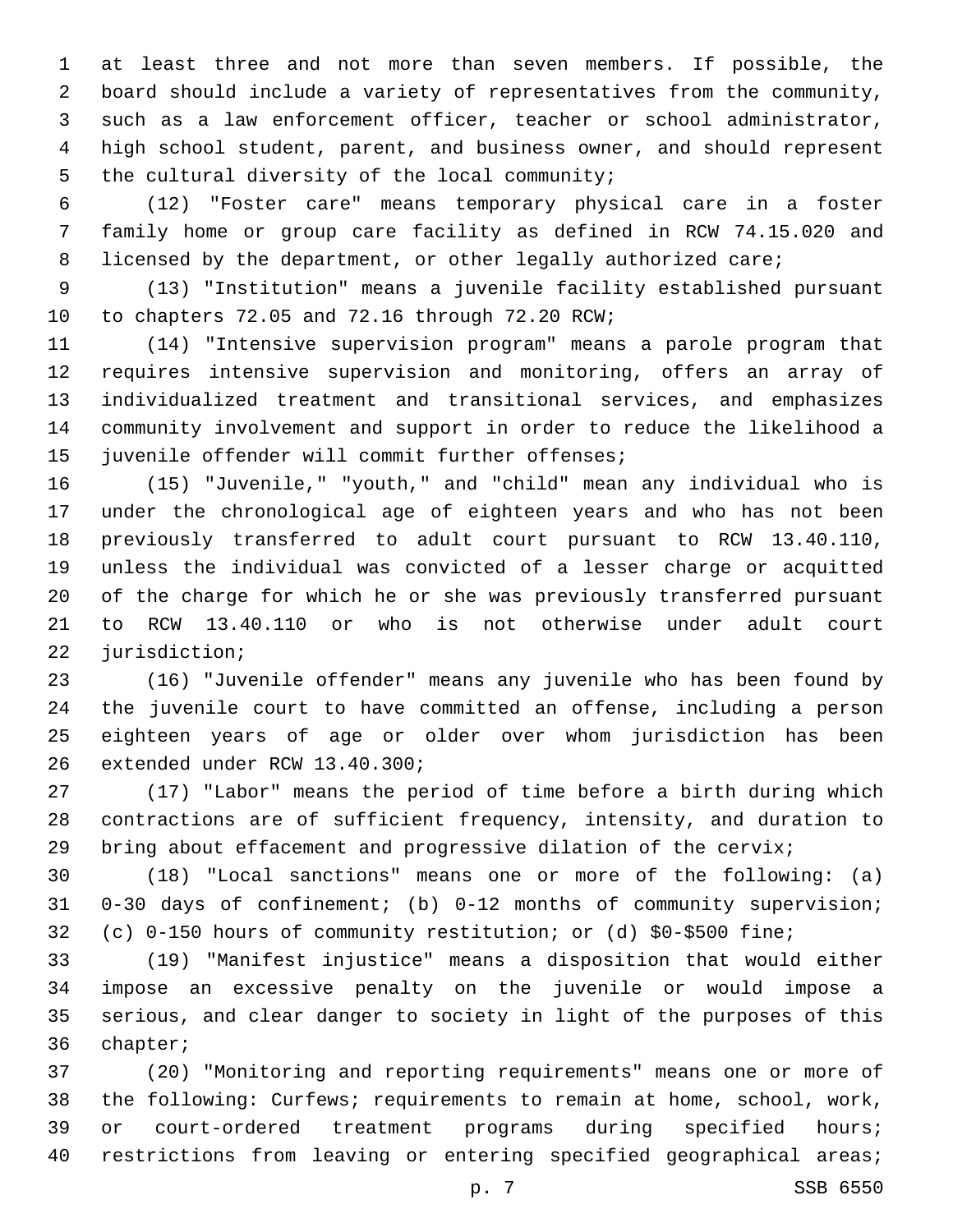requirements to report to the probation officer as directed and to remain under the probation officer's supervision; and other conditions or limitations as the court may require which may not include confinement;4

 (21) "Offense" means an act designated a violation or a crime if committed by an adult under the law of this state, under any ordinance of any city or county of this state, under any federal law, or under the law of another state if the act occurred in that state;

 (22) "Physical restraint" means the use of any bodily force or physical intervention to control a juvenile offender or limit a juvenile offender's freedom of movement in a way that does not involve a mechanical restraint. Physical restraint does not include momentary periods of minimal physical restriction by direct person- to-person contact, without the aid of mechanical restraint, 15 accomplished with limited force and designed to:

 (a) Prevent a juvenile offender from completing an act that would result in potential bodily harm to self or others or damage property;

 (b) Remove a disruptive juvenile offender who is unwilling to 19 leave the area voluntarily; or

20 (c) Guide a juvenile offender from one location to another;

 (23) "Postpartum recovery" means (a) the entire period a woman or youth is in the hospital, birthing center, or clinic after giving birth and (b) an additional time period, if any, a treating physician determines is necessary for healing after the youth leaves the 25 hospital, birthing center, or clinic;

 (24) "Probation bond" means a bond, posted with sufficient security by a surety justified and approved by the court, to secure the offender's appearance at required court proceedings and compliance with court-ordered community supervision or conditions of release ordered pursuant to RCW 13.40.040 or 13.40.050. It also means a deposit of cash or posting of other collateral in lieu of a bond if 32 approved by the court;

 (25) "Respondent" means a juvenile who is alleged or proven to 34 have committed an offense;

 (26) "Restitution" means financial reimbursement by the offender to the victim, and shall be limited to easily ascertainable damages for injury to or loss of property, actual expenses incurred for medical treatment for physical injury to persons, lost wages resulting from physical injury, and costs of the victim's counseling reasonably related to the offense. Restitution shall not include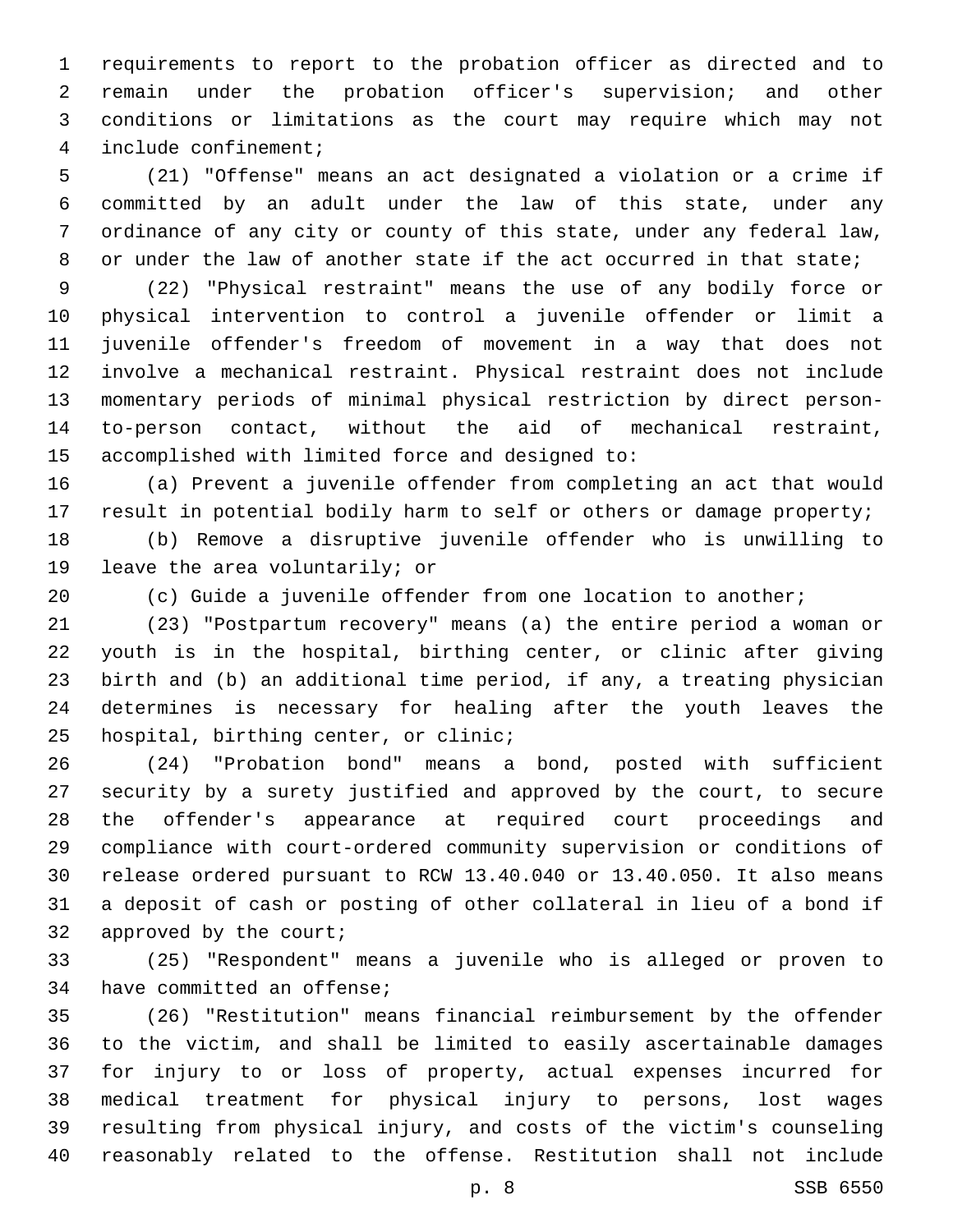reimbursement for damages for mental anguish, pain and suffering, or other intangible losses. Nothing in this chapter shall limit or replace civil remedies or defenses available to the victim or offender;4

 (27) "Restorative justice" means practices, policies, and programs informed by and sensitive to the needs of crime victims that are designed to encourage offenders to accept responsibility for repairing the harm caused by their offense by providing safe and supportive opportunities for voluntary participation and communication between the victim, the offender, their families, and 11 relevant community members;

 (28) "Restraints" means anything used to control the movement of 13 a person's body or limbs and includes:

14 (a) Physical restraint; or

 (b) Mechanical device including but not limited to: Metal handcuffs, plastic ties, ankle restraints, leather cuffs, other 17 hospital-type restraints, tasers, or batons;

 (29) "Screening" means a process that is designed to identify a child who is at risk of having mental health, substance abuse, or co- occurring mental health and substance abuse disorders that warrant immediate attention, intervention, or more comprehensive assessment. A screening may be undertaken with or without the administration of a 23 formal instrument;

 (30) "Secretary" means the secretary of the department of social and health services. "Assistant secretary" means the assistant secretary for juvenile rehabilitation for the department;

 (31) "Services" means services which provide alternatives to incarceration for those juveniles who have pleaded or been adjudicated guilty of an offense or have signed a diversion agreement 30 pursuant to this chapter;

 (32) "Sex offense" means an offense defined as a sex offense in 32 RCW 9.94A.030;

 (33) "Sexual motivation" means that one of the purposes for which the respondent committed the offense was for the purpose of his or 35 her sexual gratification;

 (34) "Surety" means an entity licensed under state insurance laws or by the state department of licensing, to write corporate, property, or probation bonds within the state, and justified and approved by the superior court of the county having jurisdiction of 40 the case;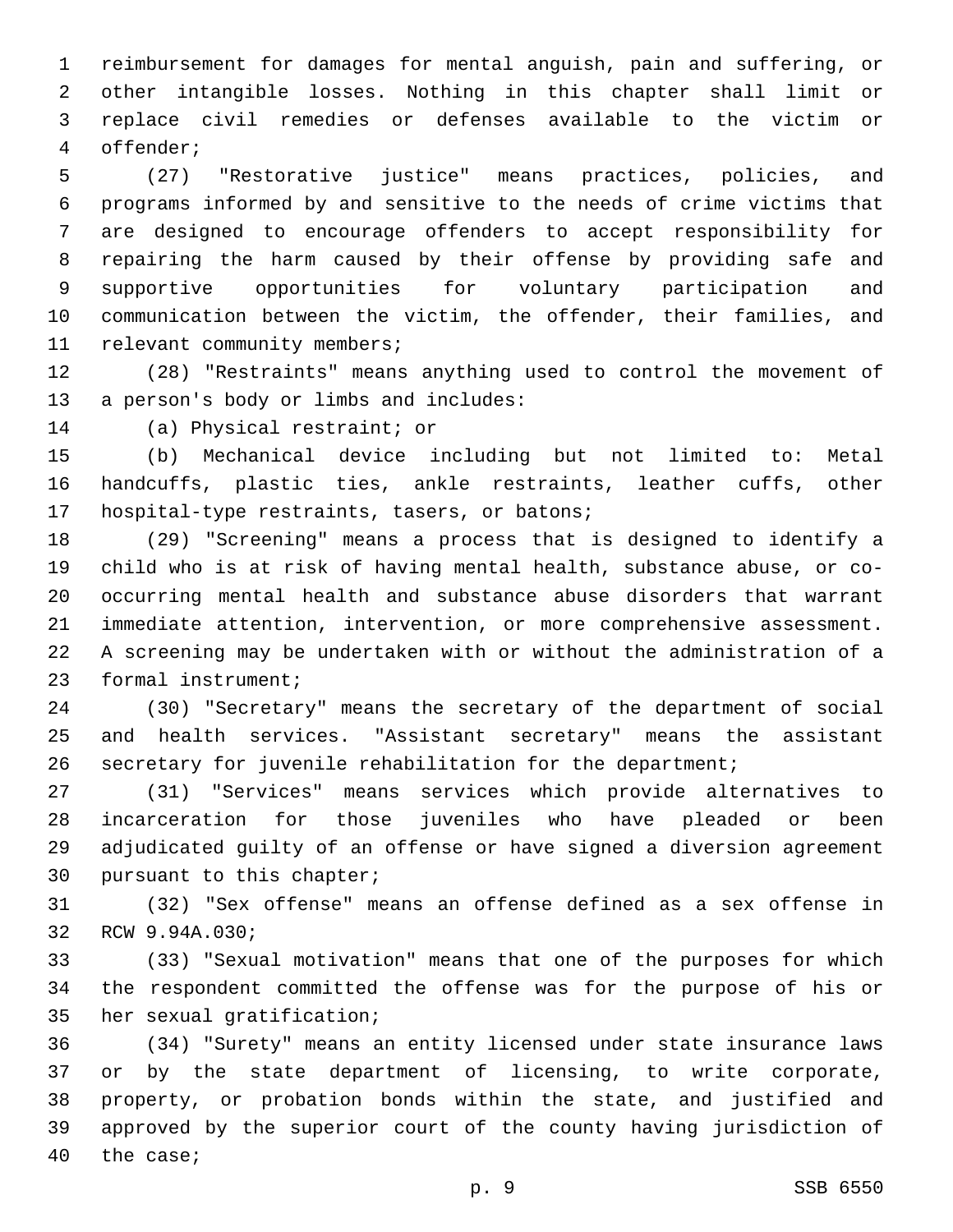(35) "Transportation" means the conveying, by any means, of an incarcerated pregnant youth from the institution or detention facility to another location from the moment she leaves the institution or detention facility to the time of arrival at the other location, and includes the escorting of the pregnant incarcerated youth from the institution or detention facility to a transport vehicle and from the vehicle to the other location;

 (36) "Violation" means an act or omission, which if committed by an adult, must be proven beyond a reasonable doubt, and is punishable 10 by sanctions which do not include incarceration;

 (37) "Violent offense" means a violent offense as defined in RCW 12 9.94A.030;

 (38) "Youth court" means a diversion unit under the supervision 14 of the juvenile court.

 **Sec. 3.** RCW 13.40.020 and 2017 3rd sp.s. c 6 s 605 are each 16 amended to read as follows:

17 For the purposes of this chapter:

 (1) "Assessment" means an individualized examination of a child to determine the child's psychosocial needs and problems, including the type and extent of any mental health, substance abuse, or co- occurring mental health and substance abuse disorders, and recommendations for treatment. "Assessment" includes, but is not limited to, drug and alcohol evaluations, psychological and psychiatric evaluations, records review, clinical interview, and 25 administration of a formal test or instrument;

 (2) "Community-based rehabilitation" means one or more of the following: Employment; attendance of information classes; literacy classes; counseling, outpatient substance abuse treatment programs, outpatient mental health programs, anger management classes, education or outpatient treatment programs to prevent animal cruelty, or other services including, when appropriate, restorative justice programs; or attendance at school or other educational programs appropriate for the juvenile as determined by the school district. Placement in community-based rehabilitation programs is subject to 35 available funds;

 (3) "Community-based sanctions" may include one or more of the 37 following:

(a) A fine, not to exceed five hundred dollars;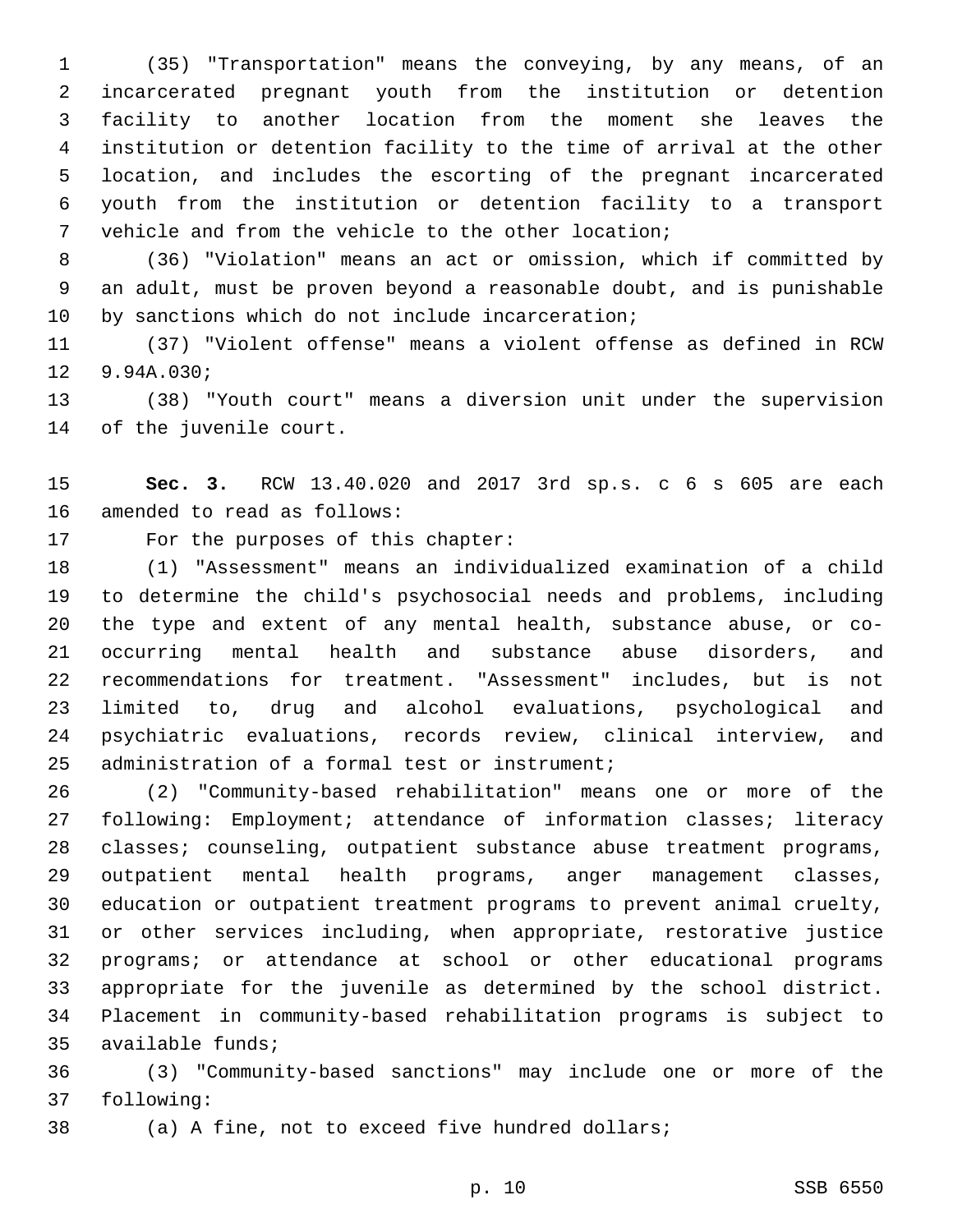(b) Community restitution not to exceed one hundred fifty hours 2 of community restitution;

 (4) "Community restitution" means compulsory service, without compensation, performed for the benefit of the community by the offender as punishment for committing an offense. Community restitution may be performed through public or private organizations 7 or through work crews;

 (5) "Community supervision" means an order of disposition by the court of an adjudicated youth not committed to the department or an order granting a deferred disposition. A community supervision order for a single offense may be for a period of up to two years for a sex offense as defined by RCW 9.94A.030 and up to one year for other offenses. As a mandatory condition of any term of community supervision, the court shall order the juvenile to refrain from committing new offenses. As a mandatory condition of community supervision, the court shall order the juvenile to comply with the mandatory school attendance provisions of chapter 28A.225 RCW and to inform the school of the existence of this requirement. Community supervision is an individualized program comprised of one or more of 20 the following:

21 (a) Community-based sanctions;

(b) Community-based rehabilitation;22

23 (c) Monitoring and reporting requirements;

24 (d) Posting of a probation bond;

 (e) Residential treatment, where substance abuse, mental health, and/or co-occurring disorders have been identified in an assessment by a qualified mental health professional, psychologist, psychiatrist, or chemical dependency professional and a funded bed is available. If a child agrees to voluntary placement in a state-funded long-term evaluation and treatment facility, the case must follow the existing placement procedure including consideration of less restrictive treatment options and medical necessity.

 (i) A court may order residential treatment after consideration 34 and findings regarding whether:

(A) The referral is necessary to rehabilitate the child;

(B) The referral is necessary to protect the public or the child;

(C) The referral is in the child's best interest;

 (D) The child has been given the opportunity to engage in less restrictive treatment and has been unable or unwilling to comply; and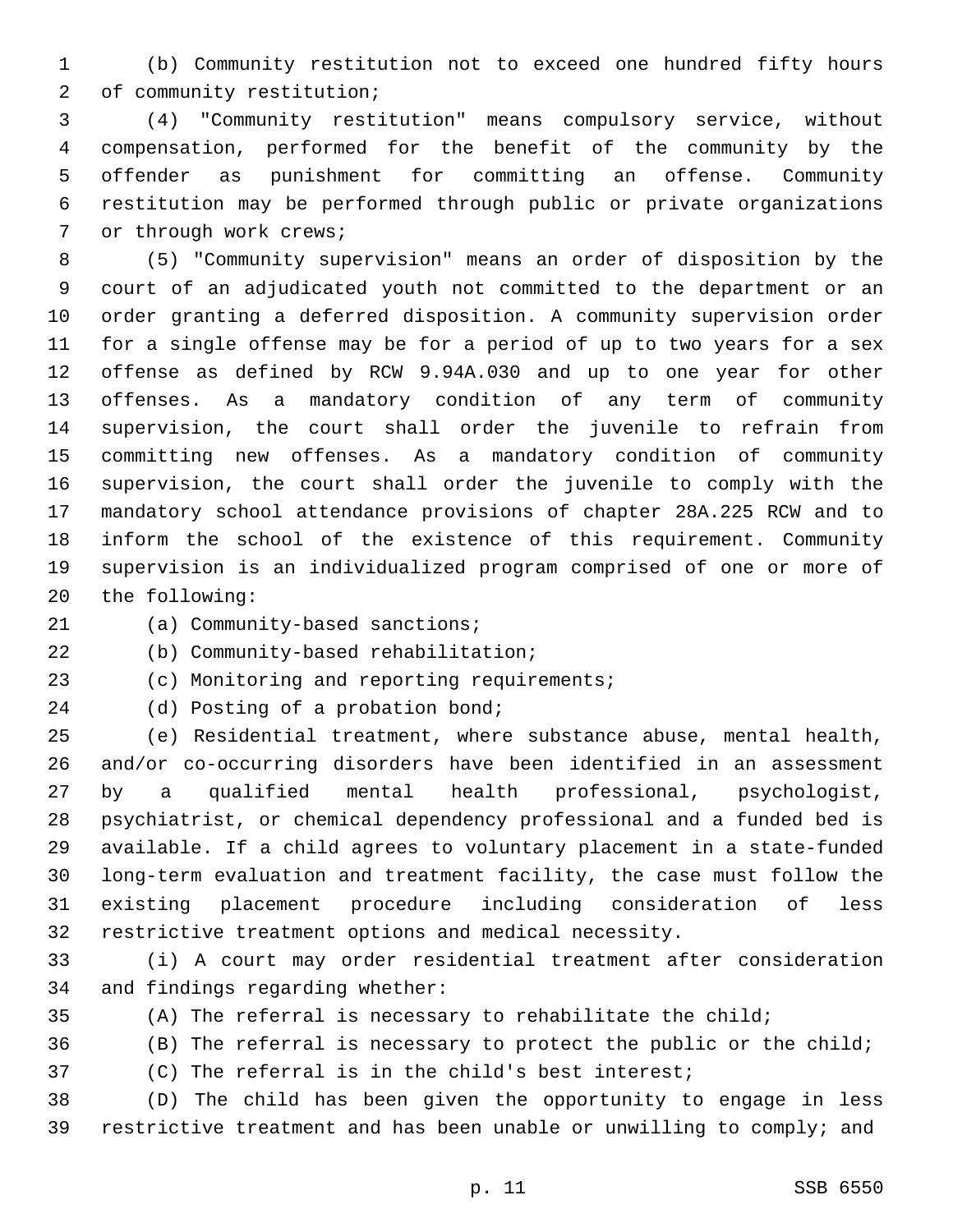(E) Inpatient treatment is the least restrictive action consistent with the child's needs and circumstances.

 (ii) In any case where a court orders a child to inpatient treatment under this section, the court must hold a review hearing no later than sixty days after the youth begins inpatient treatment, and every thirty days thereafter, as long as the youth is in inpatient 7 treatment;

 (6) "Confinement" means physical custody by the department of children, youth, and families in a facility operated by or pursuant to a contract with the state, or physical custody in a detention facility operated by or pursuant to a contract with any county. The county may operate or contract with vendors to operate county detention facilities. The department may operate or contract to operate detention facilities for juveniles committed to the department. Pretrial confinement or confinement of less than thirty- one days imposed as part of a disposition or modification order may be served consecutively or intermittently, in the discretion of the 18 court;

 (7) "Court," when used without further qualification, means the 20 juvenile court judge(s) or commissioner(s);

 (8) "Criminal history" includes all criminal complaints against the respondent for which, prior to the commission of a current 23 offense:

 (a) The allegations were found correct by a court. If a respondent is convicted of two or more charges arising out of the same course of conduct, only the highest charge from among these shall count as an offense for the purposes of this chapter; or

 (b) The criminal complaint was diverted by a prosecutor pursuant to the provisions of this chapter on agreement of the respondent and after an advisement to the respondent that the criminal complaint would be considered as part of the respondent's criminal history. A successfully completed deferred adjudication that was entered before July 1, 1998, or a deferred disposition shall not be considered part 34 of the respondent's criminal history;

 (9) "Department" means the department of children, youth, and 36 families;

 (10) "Detention facility" means a county facility, paid for by the county, for the physical confinement of a juvenile alleged to have committed an offense or an adjudicated offender subject to a disposition or modification order. "Detention facility" includes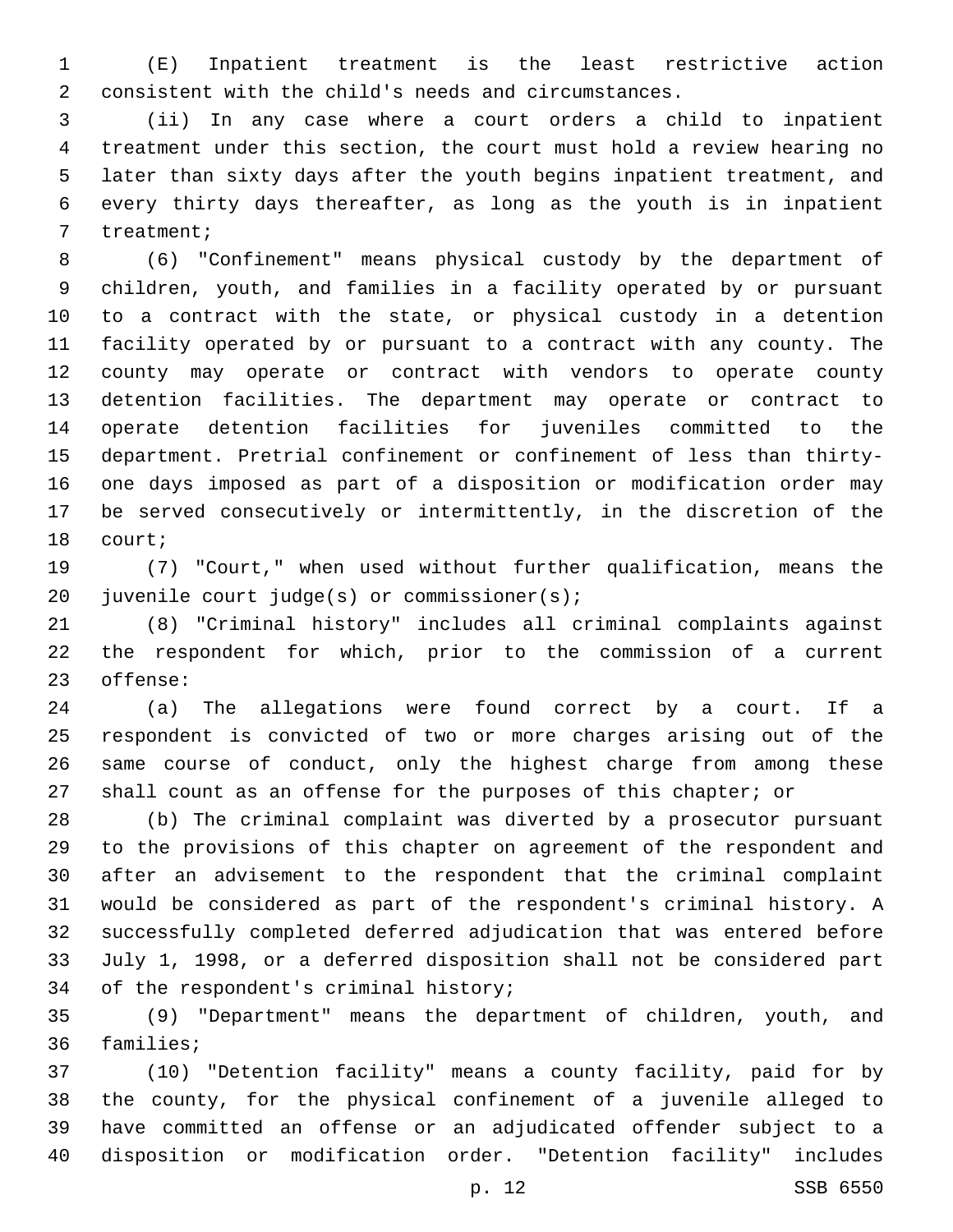county group homes, inpatient substance abuse programs, juvenile 2 basic training camps, and electronic monitoring;

 (11) "Diversion unit" means any probation counselor who enters into a diversion agreement with an alleged youthful offender, or any other person, community accountability board, youth court under the 6 supervision of the juvenile court, or other entity ((except a law enforcement official or entity,)) with whom the juvenile court administrator has contracted to arrange and supervise such agreements pursuant to RCW 13.40.080, or any person, community accountability board, or other entity specially funded by the legislature to arrange and supervise diversion agreements in accordance with the requirements of this chapter. For purposes of this subsection, "community accountability board" means a board comprised of members of the local community in which the juvenile offender resides. The superior court shall appoint the members. The boards shall consist of at least three and not more than seven members. If possible, the board should include a variety of representatives from the community, such as a law enforcement officer, teacher or school administrator, high school student, parent, and business owner, and should represent 20 the cultural diversity of the local community;

 (12) "Foster care" means temporary physical care in a foster family home or group care facility as defined in RCW 74.15.020 and licensed by the department, or other legally authorized care;

 (13) "Institution" means a juvenile facility established pursuant 25 to chapters 72.05 and 72.16 through 72.20 RCW;

 (14) "Intensive supervision program" means a parole program that requires intensive supervision and monitoring, offers an array of individualized treatment and transitional services, and emphasizes community involvement and support in order to reduce the likelihood a 30 juvenile offender will commit further offenses;

 (15) "Juvenile," "youth," and "child" mean any individual who is under the chronological age of eighteen years and who has not been previously transferred to adult court pursuant to RCW 13.40.110, unless the individual was convicted of a lesser charge or acquitted of the charge for which he or she was previously transferred pursuant to RCW 13.40.110 or who is not otherwise under adult court 37 jurisdiction;

 (16) "Juvenile offender" means any juvenile who has been found by the juvenile court to have committed an offense, including a person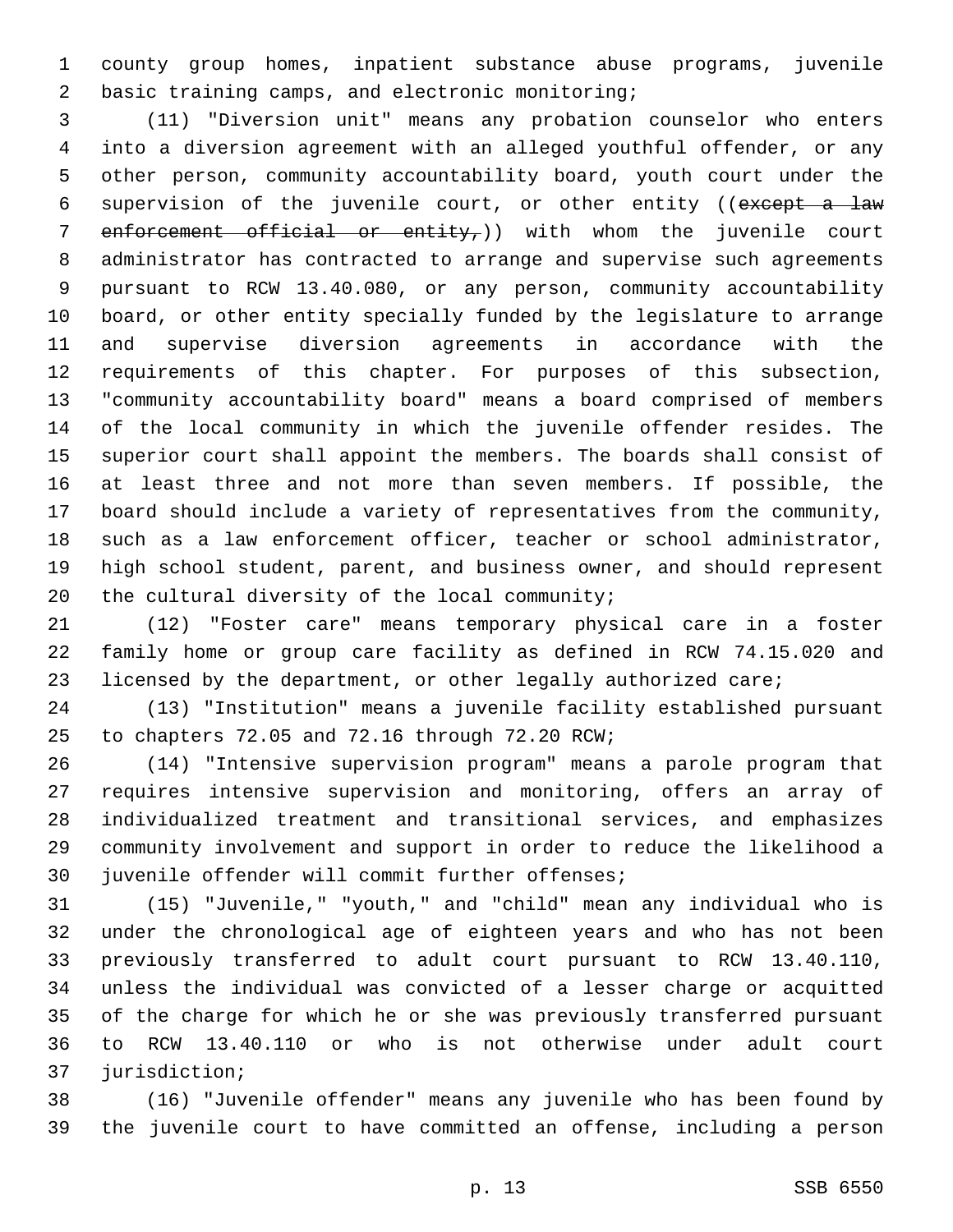eighteen years of age or older over whom jurisdiction has been 2 extended under RCW 13.40.300;

 (17) "Labor" means the period of time before a birth during which contractions are of sufficient frequency, intensity, and duration to bring about effacement and progressive dilation of the cervix;

 (18) "Local sanctions" means one or more of the following: (a) 0-30 days of confinement; (b) 0-12 months of community supervision; 8 (c) 0-150 hours of community restitution; or (d) \$0-\$500 fine;

 (19) "Manifest injustice" means a disposition that would either impose an excessive penalty on the juvenile or would impose a serious, and clear danger to society in light of the purposes of this 12 chapter;

 (20) "Monitoring and reporting requirements" means one or more of the following: Curfews; requirements to remain at home, school, work, or court-ordered treatment programs during specified hours; restrictions from leaving or entering specified geographical areas; requirements to report to the probation officer as directed and to remain under the probation officer's supervision; and other conditions or limitations as the court may require which may not 20 include confinement;

 (21) "Offense" means an act designated a violation or a crime if committed by an adult under the law of this state, under any ordinance of any city or county of this state, under any federal law, 24 or under the law of another state if the act occurred in that state;

 (22) "Physical restraint" means the use of any bodily force or physical intervention to control a juvenile offender or limit a juvenile offender's freedom of movement in a way that does not involve a mechanical restraint. Physical restraint does not include momentary periods of minimal physical restriction by direct person- to-person contact, without the aid of mechanical restraint, 31 accomplished with limited force and designed to:

 (a) Prevent a juvenile offender from completing an act that would result in potential bodily harm to self or others or damage property;

 (b) Remove a disruptive juvenile offender who is unwilling to 35 leave the area voluntarily; or

(c) Guide a juvenile offender from one location to another;

 (23) "Postpartum recovery" means (a) the entire period a woman or youth is in the hospital, birthing center, or clinic after giving birth and (b) an additional time period, if any, a treating physician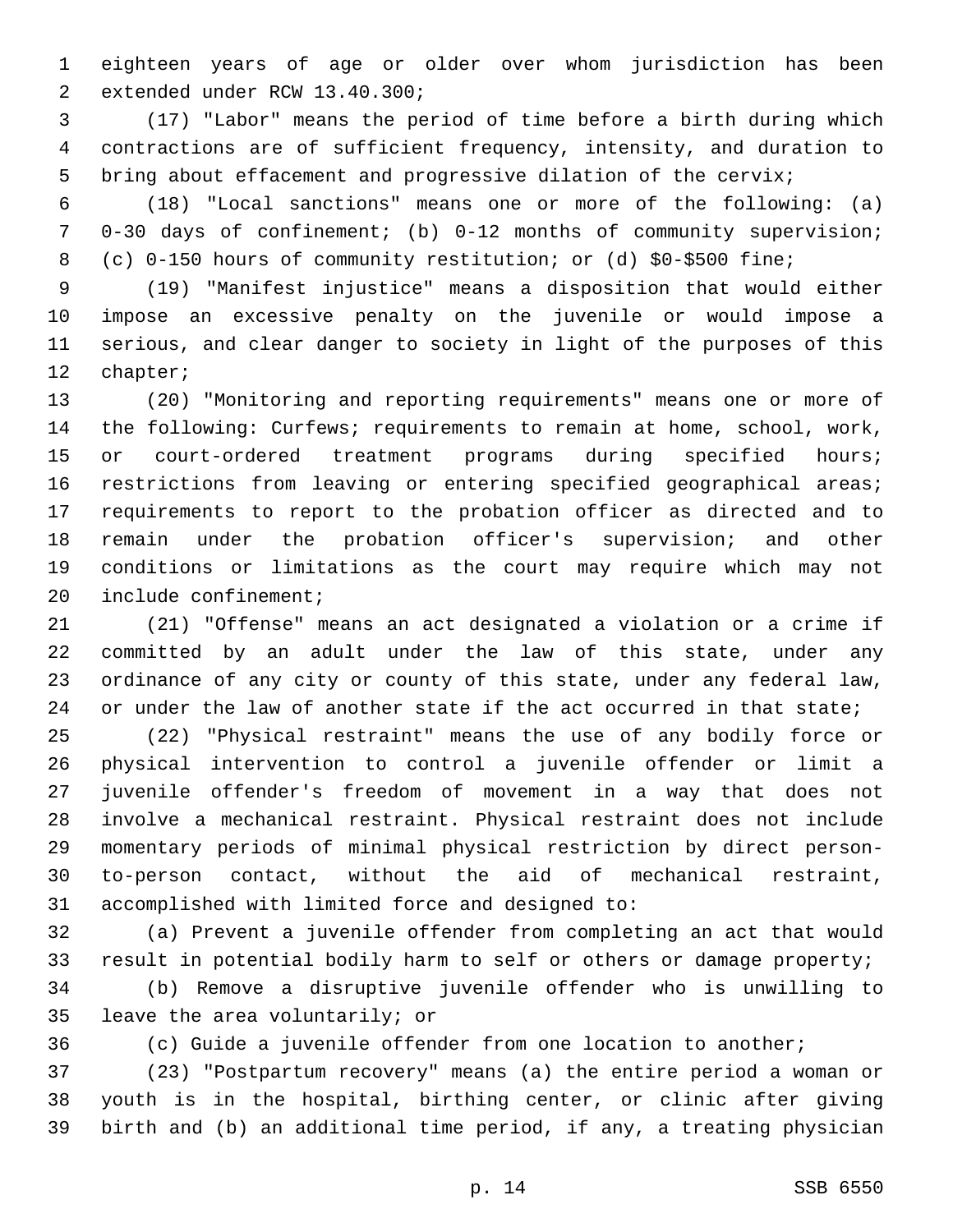determines is necessary for healing after the youth leaves the 2 hospital, birthing center, or clinic;

 (24) "Probation bond" means a bond, posted with sufficient security by a surety justified and approved by the court, to secure the offender's appearance at required court proceedings and compliance with court-ordered community supervision or conditions of release ordered pursuant to RCW 13.40.040 or 13.40.050. It also means a deposit of cash or posting of other collateral in lieu of a bond if 9 approved by the court;

 (25) "Respondent" means a juvenile who is alleged or proven to 11 have committed an offense;

 (26) "Restitution" means financial reimbursement by the offender to the victim, and shall be limited to easily ascertainable damages for injury to or loss of property, actual expenses incurred for medical treatment for physical injury to persons, lost wages resulting from physical injury, and costs of the victim's counseling reasonably related to the offense. Restitution shall not include reimbursement for damages for mental anguish, pain and suffering, or other intangible losses. Nothing in this chapter shall limit or replace civil remedies or defenses available to the victim or 21 offender;

 (27) "Restorative justice" means practices, policies, and programs informed by and sensitive to the needs of crime victims that are designed to encourage offenders to accept responsibility for repairing the harm caused by their offense by providing safe and supportive opportunities for voluntary participation and communication between the victim, the offender, their families, and 28 relevant community members;

 (28) "Restraints" means anything used to control the movement of 30 a person's body or limbs and includes:

31 (a) Physical restraint; or

 (b) Mechanical device including but not limited to: Metal handcuffs, plastic ties, ankle restraints, leather cuffs, other 34 hospital-type restraints, tasers, or batons;

 (29) "Screening" means a process that is designed to identify a child who is at risk of having mental health, substance abuse, or co- occurring mental health and substance abuse disorders that warrant immediate attention, intervention, or more comprehensive assessment. A screening may be undertaken with or without the administration of a 40 formal instrument;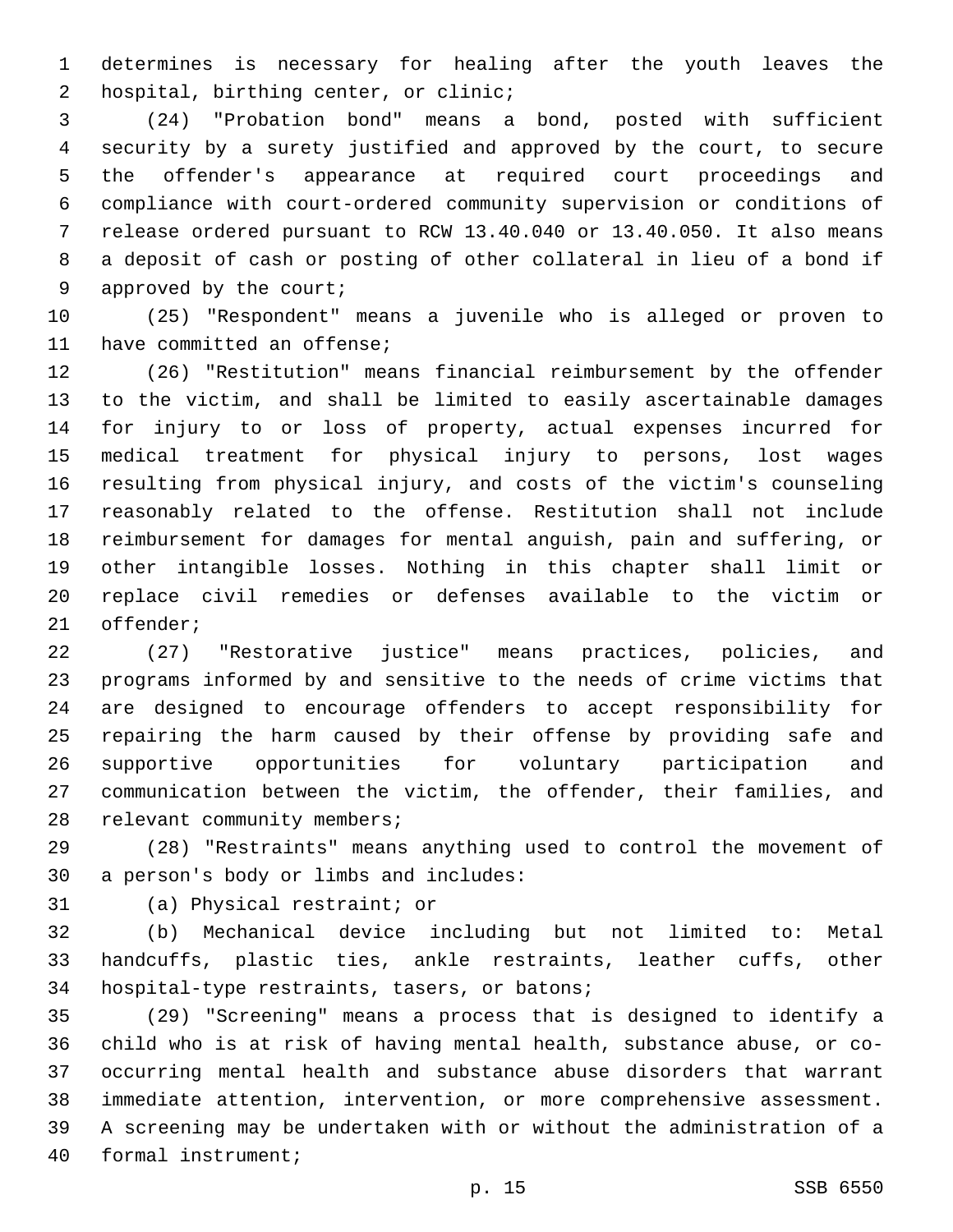(30) "Secretary" means the secretary of the department;

 (31) "Services" means services which provide alternatives to incarceration for those juveniles who have pleaded or been adjudicated guilty of an offense or have signed a diversion agreement 5 pursuant to this chapter;

 (32) "Sex offense" means an offense defined as a sex offense in 7 RCW 9.94A.030;

 (33) "Sexual motivation" means that one of the purposes for which the respondent committed the offense was for the purpose of his or 10 her sexual gratification;

 (34) "Surety" means an entity licensed under state insurance laws or by the state department of licensing, to write corporate, property, or probation bonds within the state, and justified and approved by the superior court of the county having jurisdiction of the case;

 (35) "Transportation" means the conveying, by any means, of an incarcerated pregnant youth from the institution or detention facility to another location from the moment she leaves the institution or detention facility to the time of arrival at the other location, and includes the escorting of the pregnant incarcerated youth from the institution or detention facility to a transport vehicle and from the vehicle to the other location;

 (36) "Violation" means an act or omission, which if committed by an adult, must be proven beyond a reasonable doubt, and is punishable 25 by sanctions which do not include incarceration;

 (37) "Violent offense" means a violent offense as defined in RCW 27 9.94A.030;

 (38) "Youth court" means a diversion unit under the supervision 29 of the juvenile court.

 **Sec. 4.** RCW 13.40.080 and 2015 c 265 s 25 are each amended to 31 read as follows:

 (1) A diversion agreement shall be a contract between a juvenile accused of an offense and a diversion unit whereby the juvenile agrees to fulfill certain conditions in lieu of prosecution. Such agreements may be entered into only after the prosecutor, or probation counselor pursuant to this chapter, has determined that probable cause exists to believe that a crime has been committed and that the juvenile committed it. Such agreements shall be entered into 39 as expeditiously as possible.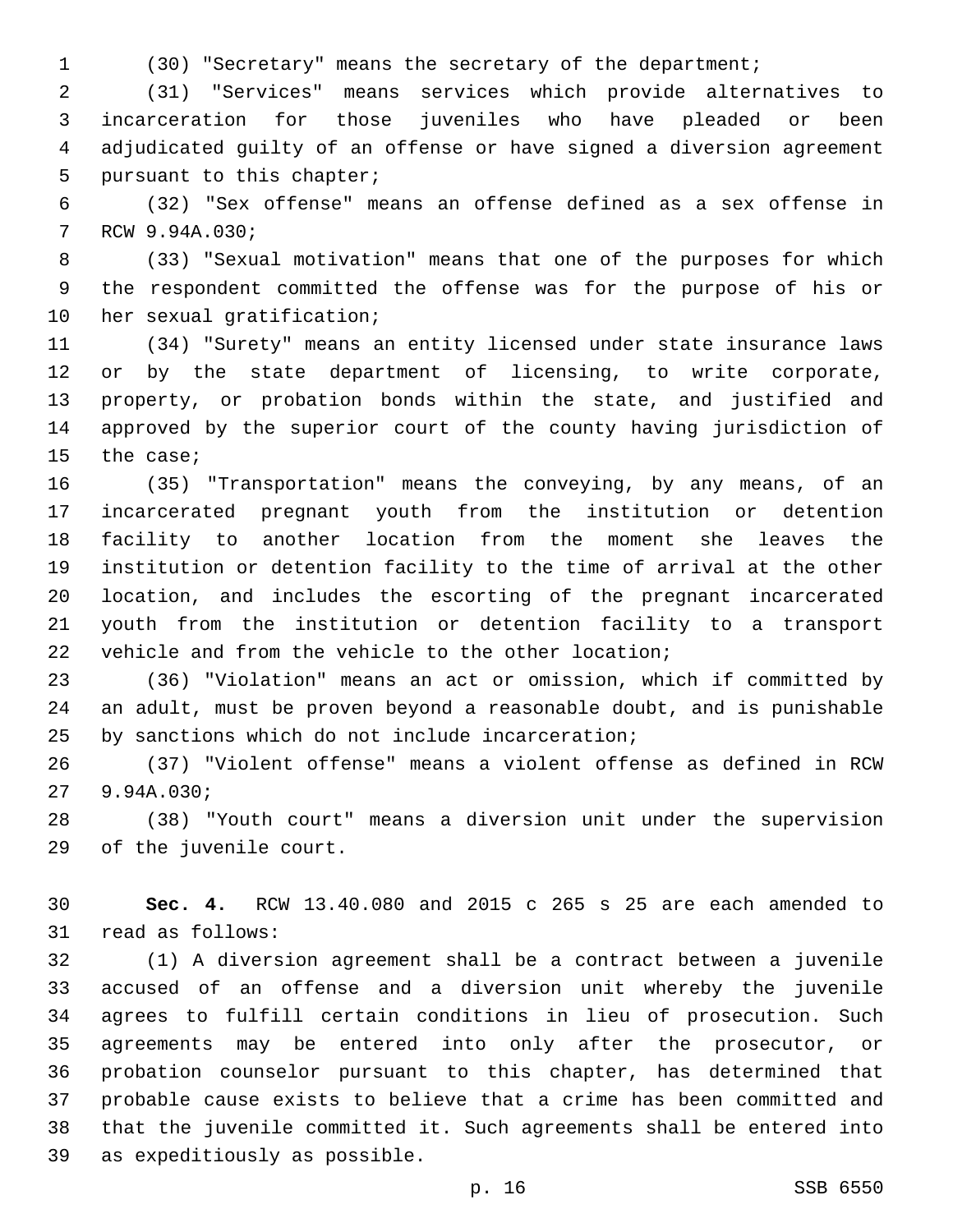(2) A diversion agreement shall be limited to one or more of the 2 following:

 (a) Community restitution not to exceed one hundred fifty hours, not to be performed during school hours if the juvenile is attending 5 school;

 (b) Restitution limited to the amount of actual loss incurred by any victim, excluding restitution owed to any insurance provider 8 under Title 48 RCW;

 (c) Attendance at up to ten hours of counseling and/or up to 10 twenty hours of positive youth development, educational or informational sessions at a community agency. The educational or informational sessions may include sessions relating to respect for self, others, and authority; victim awareness; accountability; self-14 worth; responsibility; work ethics; good citizenship; literacy; and life skills. If an assessment identifies mental health or chemical dependency needs, a youth may access up to thirty hours of counseling. The counseling sessions may include services demonstrated to improve behavioral health and reduce recidivism. For purposes of this section, "community agency" may also mean a community-based nonprofit organization, a physician, a counselor, a school, or a treatment provider, if approved by the diversion unit. The state shall not be liable for costs resulting from the diversion unit exercising the option to permit diversion agreements to mandate attendance at up to thirty hours of counseling and/or up to twenty 25 hours of educational or informational sessions;

 (d) Requirements to remain during specified hours at home, school, or work, and restrictions on leaving or entering specified 28 geographical areas; and

 (e) Upon request of any victim or witness, requirements to refrain from any contact with victims or witnesses of offenses 31 committed by the juvenile.

 (3) Notwithstanding the provisions of subsection (2) of this section, youth courts are not limited to the conditions imposed by subsection (2) of this section in imposing sanctions on juveniles 35 pursuant to RCW 13.40.630.

 (4) In assessing periods of community restitution to be performed and restitution to be paid by a juvenile who has entered into a diversion agreement, the court officer to whom this task is assigned shall consult with the juvenile's custodial parent or parents or guardian. To the extent possible, the court officer shall advise the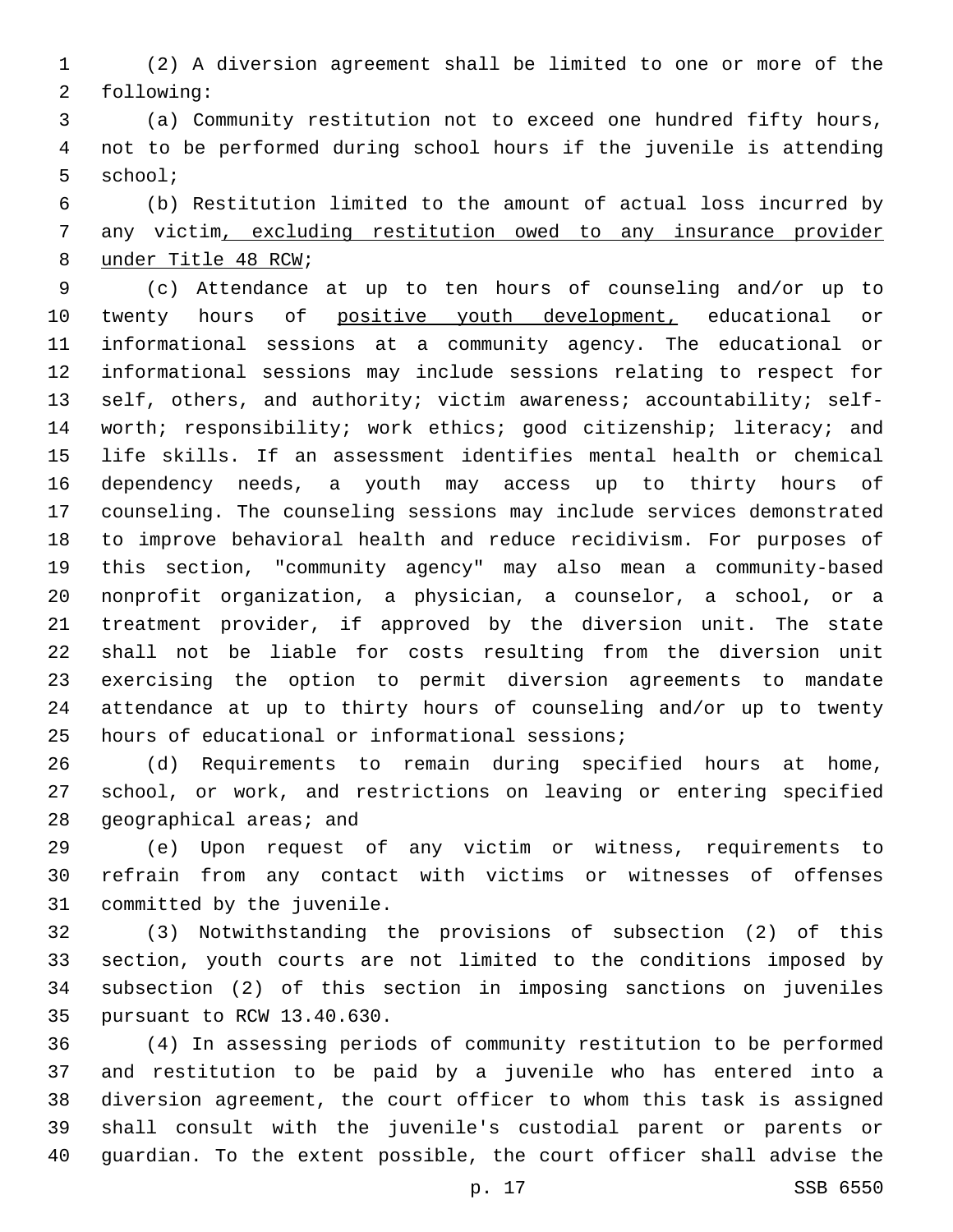victims of the juvenile offender of the diversion process, offer victim impact letter forms and restitution claim forms, and involve 3 members of the community. Such members of the community ((shall)) may meet with the juvenile and may advise the court officer as to the 5 terms of the diversion agreement and (( $\frac{1}{3}$ ) may supervise the juvenile in carrying out its terms.6

 (5)(a) A diversion agreement may not exceed a period of six months and may include a period extending beyond the eighteenth 9 birthday of the divertee.

 (b) If additional time is necessary for the juvenile to complete restitution to a victim, the time period limitations of this subsection may be extended by an additional six months.

 (c) If the juvenile has not paid the full amount of restitution by the end of the additional six-month period, then the juvenile shall be referred to the juvenile court for entry of a civil order establishing the amount of restitution still owed to the victim. In this order, the court shall also determine the terms and conditions of the restitution, including a payment plan extending up to ten years if the court determines that the juvenile does not have the means to make full restitution over a shorter period. For the purposes of this subsection (5)(c), the juvenile shall remain under the court's jurisdiction for a maximum term of ten years after the juvenile's eighteenth birthday. Prior to the expiration of the initial ten-year period, the juvenile court may extend the judgment for restitution an additional ten years. The court may relieve the juvenile of the requirement to pay full or partial restitution if the juvenile reasonably satisfies the court that he or she does not have the means to make full or partial restitution and could not reasonably acquire the means to pay the restitution over a ten-year period. If the court relieves the juvenile of the requirement to pay full or partial restitution, the court may order an amount of community restitution that the court deems appropriate. The county clerk shall make disbursements to victims named in the order. The restitution to victims named in the order shall be paid prior to any payment for other penalties or monetary assessments. A juvenile under obligation to pay restitution may petition the court for modification 37 of the restitution order.

 (6) The juvenile shall retain the right to be referred to the court at any time prior to the signing of the diversion agreement.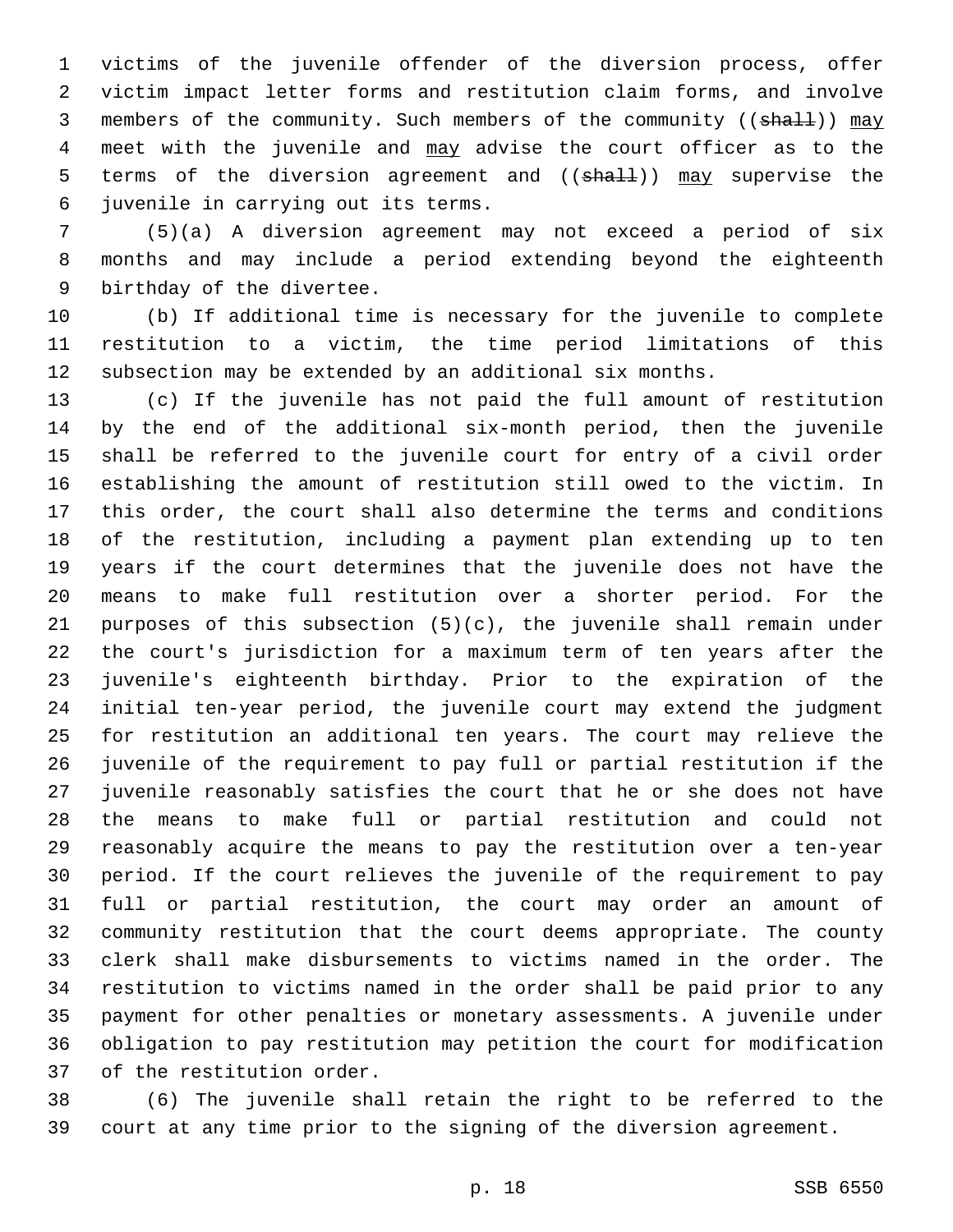(7) Divertees and potential divertees shall be afforded due process in all contacts with a diversion unit regardless of whether the juveniles are accepted for diversion or whether the diversion program is successfully completed. Such due process shall include, 5 but not be limited to, the following:

 (a) A written diversion agreement shall be executed stating all 7 conditions in clearly understandable language;

 (b) Violation of the terms of the agreement shall be the only 9 qrounds for termination;

 (c) No divertee may be terminated from a diversion program without being given a court hearing, which hearing shall be preceded by:

 (i) Written notice of alleged violations of the conditions of the 14 diversion program; and

 (ii) Disclosure of all evidence to be offered against the 16 divertee;

 (d) The hearing shall be conducted by the juvenile court and 18 shall include:

(i) Opportunity to be heard in person and to present evidence;

 (ii) The right to confront and cross-examine all adverse 21 witnesses;

 (iii) A written statement by the court as to the evidence relied on and the reasons for termination, should that be the decision; and (iv) Demonstration by evidence that the divertee has substantially violated the terms of his or her diversion agreement;

 (e) The prosecutor may file an information on the offense for 27 which the divertee was diverted:

 (i) In juvenile court if the divertee is under eighteen years of 29 age; or

 (ii) In superior court or the appropriate court of limited jurisdiction if the divertee is eighteen years of age or older.

 (8) The diversion unit shall, subject to available funds, be responsible for providing interpreters when juveniles need interpreters to effectively communicate during diversion unit 35 hearings or negotiations.

 (9) The diversion unit shall be responsible for advising a divertee of his or her rights as provided in this chapter.

 (10) The diversion unit may refer a juvenile to a restorative justice program, community-based counseling, or treatment programs.

p. 19 SSB 6550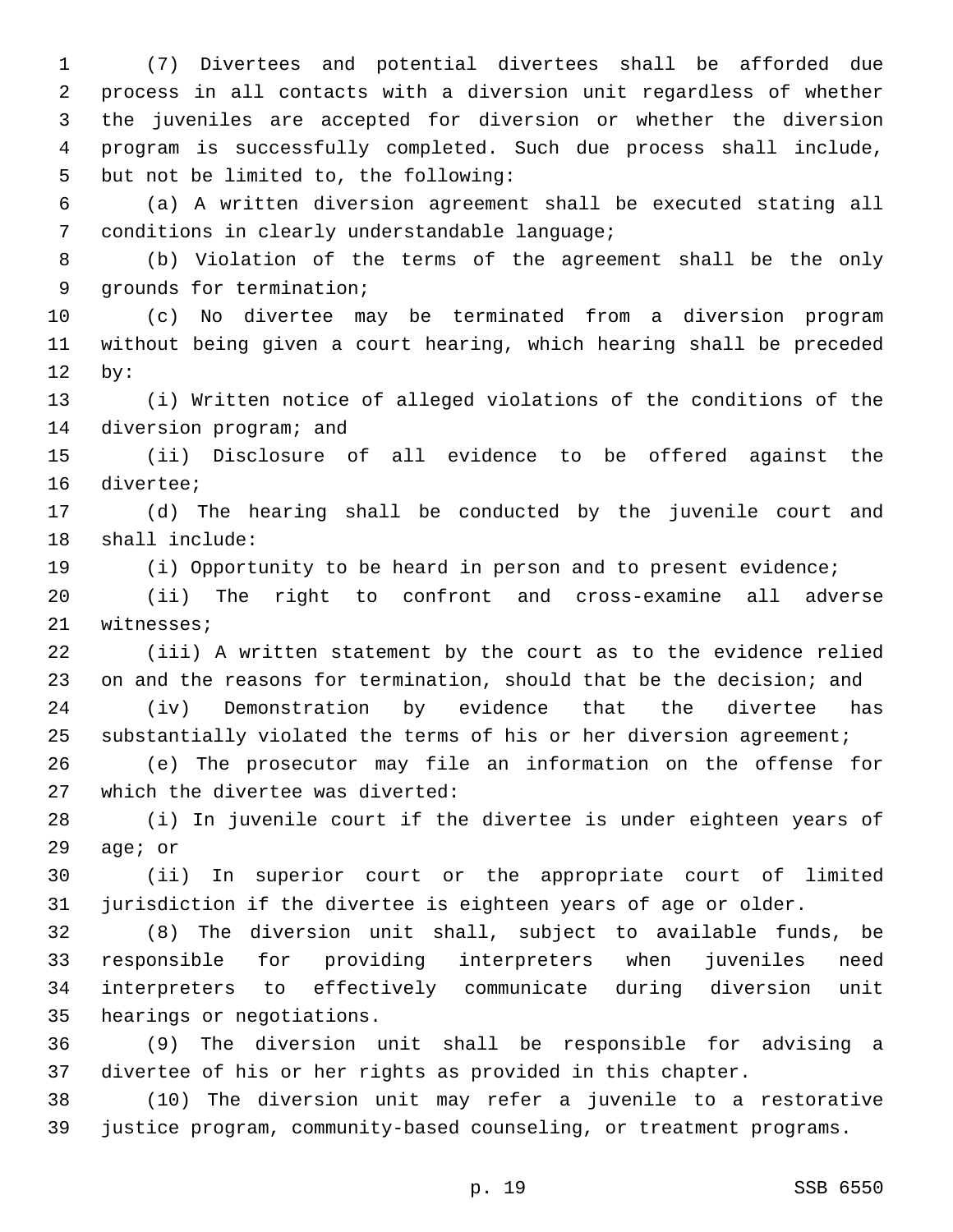(11) The right to counsel shall inure prior to the initial interview for purposes of advising the juvenile as to whether he or she desires to participate in the diversion process or to appear in the juvenile court. The juvenile may be represented by counsel at any critical stage of the diversion process, including intake interviews and termination hearings. The juvenile shall be fully advised at the intake of his or her right to an attorney and of the relevant services an attorney can provide. For the purpose of this section, intake interviews mean all interviews regarding the diversion 10 agreement process.

 The juvenile shall be advised that a diversion agreement shall constitute a part of the juvenile's criminal history as defined by RCW 13.40.020(8). A signed acknowledgment of such advisement shall be obtained from the juvenile, and the document shall be maintained by the diversion unit together with the diversion agreement, and a copy of both documents shall be delivered to the prosecutor if requested by the prosecutor. The supreme court shall promulgate rules setting forth the content of such advisement in simple language.

 (12) When a juvenile enters into a diversion agreement, the juvenile court may receive only the following information for 21 dispositional purposes:

22 (a) The fact that a charge or charges were made;

(b) The fact that a diversion agreement was entered into;

(c) The juvenile's obligations under such agreement;

 (d) Whether the alleged offender performed his or her obligations under such agreement; and

27 (e) The facts of the alleged offense.

 (13) A diversion unit may refuse to enter into a diversion agreement with a juvenile. When a diversion unit refuses to enter a diversion agreement with a juvenile, it shall immediately refer such juvenile to the court for action and shall forward to the court the criminal complaint and a detailed statement of its reasons for refusing to enter into a diversion agreement. The diversion unit shall also immediately refer the case to the prosecuting attorney for action if such juvenile violates the terms of the diversion 36 agreement.

 (14) A diversion unit may, in instances where it determines that the act or omission of an act for which a juvenile has been referred to it involved no victim, or where it determines that the juvenile referred to it has no prior criminal history and is alleged to have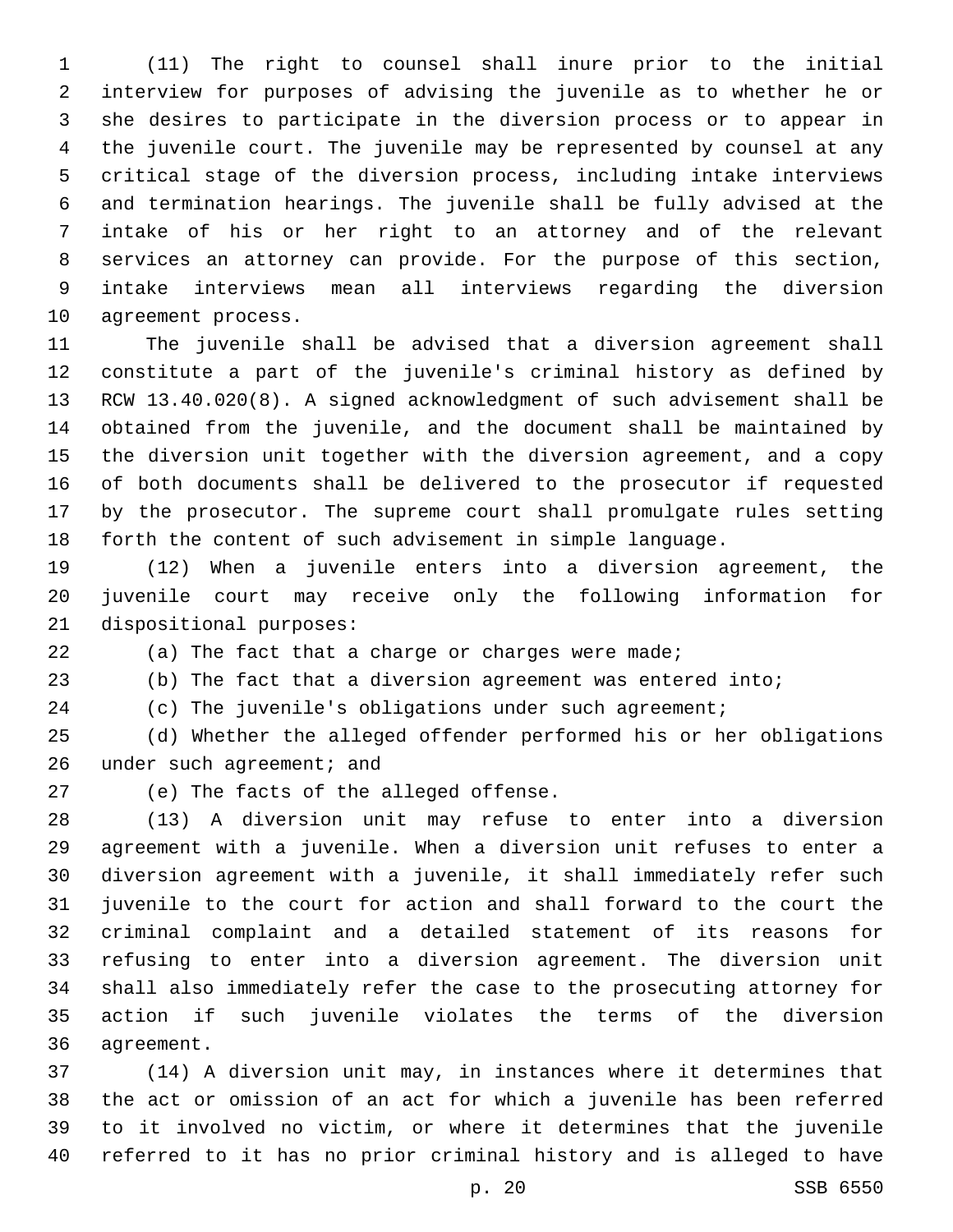committed an illegal act involving no threat of or instance of actual physical harm and involving not more than fifty dollars in property loss or damage and that there is no loss outstanding to the person or firm suffering such damage or loss, counsel and release or release such a juvenile without entering into a diversion agreement. A diversion unit's authority to counsel and release a juvenile under this subsection includes the authority to refer the juvenile to community-based counseling or treatment programs or a restorative justice program. Any juvenile released under this subsection shall be advised that the act or omission of any act for which he or she had been referred shall constitute a part of the juvenile's criminal history as defined by RCW 13.40.020(8). A signed acknowledgment of such advisement shall be obtained from the juvenile, and the document shall be maintained by the unit, and a copy of the document shall be delivered to the prosecutor if requested by the prosecutor. The supreme court shall promulgate rules setting forth the content of such advisement in simple language. A juvenile determined to be eligible by a diversion unit for release as provided in this subsection shall retain the same right to counsel and right to have his or her case referred to the court for formal action as any other 21 juvenile referred to the unit.

 (15) A diversion unit may supervise the fulfillment of a diversion agreement entered into before the juvenile's eighteenth birthday and which includes a period extending beyond the divertee's 25 eighteenth birthday.

 (16) If restitution required by a diversion agreement cannot reasonably be paid due to a change of circumstance, the diversion agreement may be modified at the request of the divertee and with the concurrence of the diversion unit to convert unpaid restitution into community restitution. The modification of the diversion agreement shall be in writing and signed by the divertee and the diversion unit. The number of hours of community restitution in lieu of a monetary penalty shall be converted at the rate of the prevailing 34 state minimum wage per hour.

 NEW SECTION. **Sec. 5.** Section 2 of this act expires July 1, 2019.